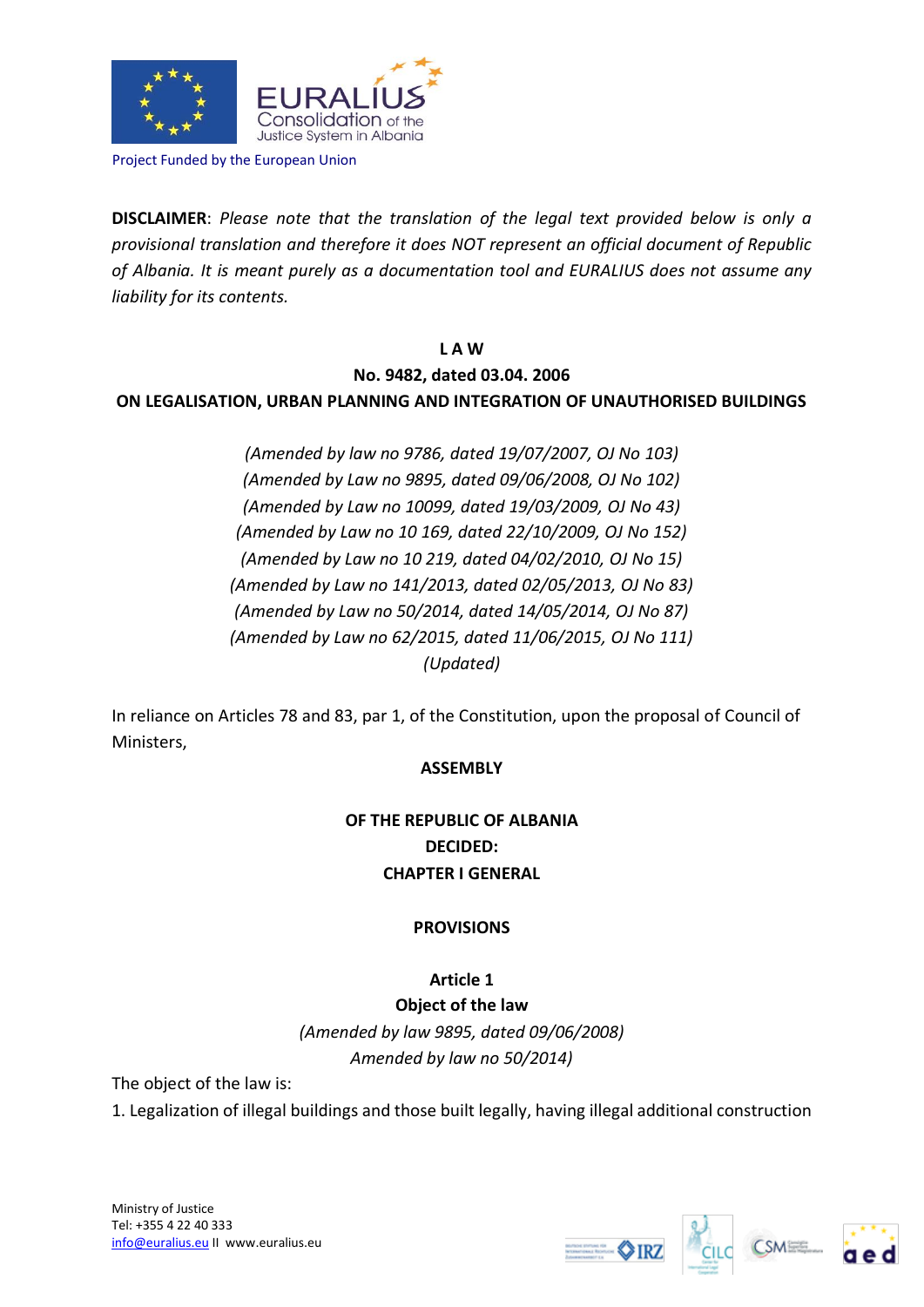work.

2. Transfer of the property of parcel of construction where the unauthorized building has been built, according to the provisions of this law.

3. Urbanization of informal zones, blocks and buildings, as well as their integration into the territorial and infrastructural development of the county, thus improving their living conditions.

4. Procedures for giving effect to the legalization of the illegal buildings/constructions built legally having illegal additional construction work and the establishment and functioning of structures responsible for giving effect thereto.

### **Article 2**

### **Scope of application**

*(Amended by Law no 9895, dated 09/06/2008) (Amended by Law no 141/2013, dated 02/05/2013) (Amended by Law no 50/2014, dated 14/05/2014) (Amended by Law no 62/2015, dated 11/06/2015)*

1. This law is applicable to all buildings built without authorization until 27/06/2014, their designated use being housing, economic activity, or other social or cultural purposes, while possessed by individuals or incorporated legal entities, including unauthorised buildings wherefore the possessors did not conduct the self-declaration procedure for legalisation according to the time periods determined by law.

2. Repealed.

3. The accessory constructions being auxiliary to the unauthorised buildings shall be legalised provided they have been erected within the construction parcel bounds.

4. All other unauthorised buildings that do not meet the conditions set forth in paragraphs 1 and 3 of this Article shall be dealt with in compliance with the provisions of the Law no 9780, dated 06/07/2007 'On construction inspection', as amended.

### **Article 3**

# **Definitions**

*(Amended by Law no 9895, dated 09/06/2008) (Amended letter 'a' of the Law no 50/2014) (Repealed letter gj/1 by Law no 62/2015)*

In this law the following terms will have this meaning: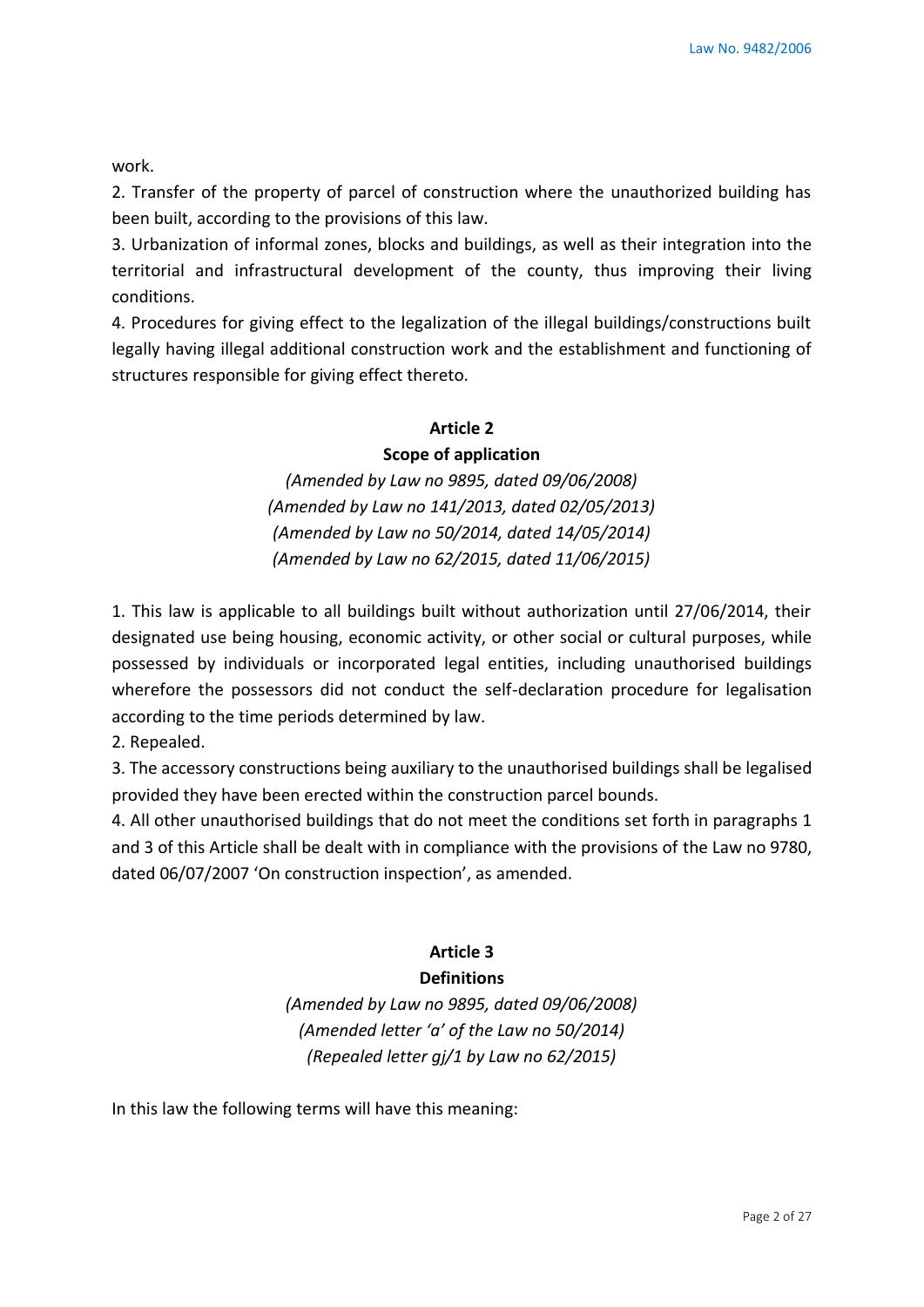a) "*Illegal construction*" - is the building, the scaffolding whereof has been completed, designated for living, exercising an economic activity and/or other functions (such as social-cultural, education, health care and other similar activities), which has not been built in compliance with the procedures provided for in the legal framework on the territory planning.

Illegal constructions shall be considered to be excessive constructions and unauthorised additional constructions to the legally constructed buildings within the dwelling territories by the private natural and legal persons intended for sale/lease (houses, offices, stores, workshops, parking area etc.) or for personal use;

*b) "Zone with legalised buildings*" - is a territory of over 5 hectares occupied by legalised buildings, which does not enjoy special protection under the legal and substatutory acts in effect.

c) "*Dwelling area with legalised buildings*" – is the territory of above 5 ha inside, being approved officially regarding an urban (town) or rural (countryside) block of dwellings, being occupied by legalised buildings.

ç) "*Dwelling block with legalised buildings*" – is the territory with a surface of above 1 ha and up to 5 ha, within or outside the formal dwellings, being occupied by legalised buildings.

d) "*The boundary of the zone/dwelling area/dwelling block with legalised buildings*" – is the geographic line of the territorial layout of legalised buildings, wherefore the town-planning study shall be approved under the respective provisions by the CTA and/or the respective planning local authority.

dh) "*Formal dwelling area*" – is the territory incorporated within the restrictive lines (the yellow lines) officially approved for inhabited urban (town) or rural (village) areas. e) Repealed.

ë) "*Other territories*" is the agricultural land (arable soil, fruit/vegetable plantations, fields of olives, vineyards) and non-arable land (forests, pastures and unproductive land).

f) "*Construction parcel*" is the area occupied by the owner of the unauthorized building.

*g) "Owner of the illegal building"* is the natural or legal person who has carried out himself or has been investor of the unauthorized building and who proves that he/she freely possesses or uses it and the construction parcel, regardless of whether s/he has ownership over them registered with the Immovable Property Registration Office (IPRO).

gj) Repealed

h) "*Local Government Unit*" is the commune and the municipality. In this law, the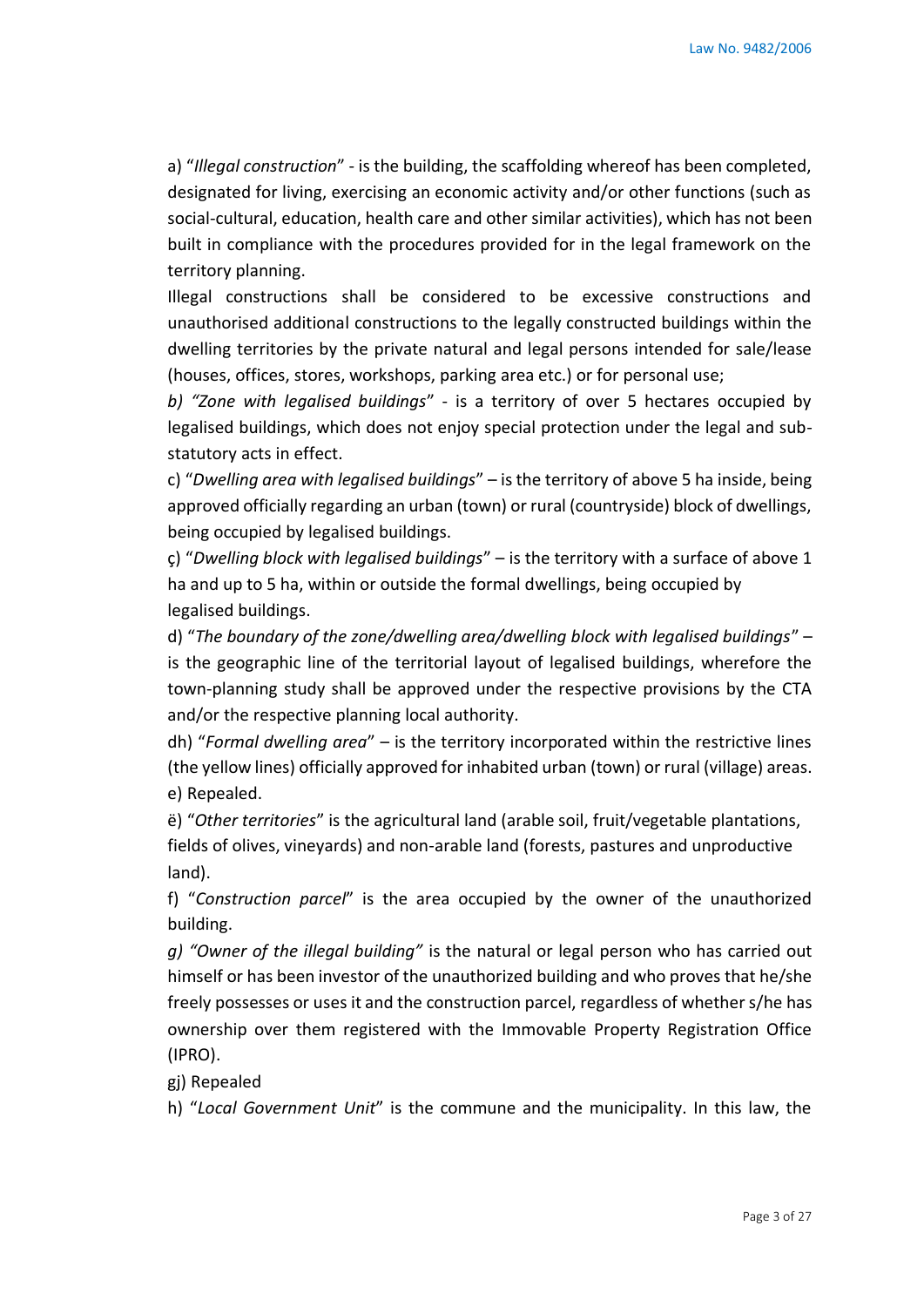municipal unit (for Tirana) and the region shall not be referred to in this law as 'local government units' but respectively as "municipal unit" and "region".

i) "ALUIZNI" is the special state agency established in compliance with this law, denominated as the Agency for the Legalization, Urbanization, and Integration of the Informal Zones/Buildings" which coordinates the work among the central state bodies and the local government units/municipal units and granting the legalisation permit under this law.

### **CHAPTER II**

# **CENTRAL AND LOCAL BODIES ON LEGALIZATION, URBAN PLANNING AND INTEGRATION OF INFORMAL ZONES/BUILDINGS AND INFORMAL EXTENSIONS**

#### **Article 4**

### **Agency for the Legalization, Urbanization, and Integration of the Informal Zones/Buildings**  *(Amended by Law no 9895, dated 09/06/2008)*

1. The Agency for the Legalization, Urbanization, and Integration of the Informal Zones/buildings (ALUIZNI) is the institution responsible for:

a) drafting and approving urban planning studies;

b) cooperation and unification of the procedures with the central state bodies and the local governance units for the process of the legalization, urbanization, and integration of zones/dwelling areas/blocks of dwellings with legalised buildings;

c) programming the funds from the State Budget for the legalization and urbanization of the informal zones;

ç) programming the funds from the state budget for legalising and town-planning the informal zones and the necessary adjustments or, as appropriate, in formal dwelling areas;

d) issuing legalization permits in accordance with article 28 of this law.

2. For the implementation of the obligations provided by this law, ALUIZNI carries out: a) organizing a national information and awareness campaign for the citizens in collaboration with the public mass media at the national level;

b) organizing a national information and awareness campaign for the citizens in collaboration with the public mass media at the national level;

c) establishing a database on the illegal constructions and the progress of the legalization process;

ç) prepares the manual of procedures, instructions, forms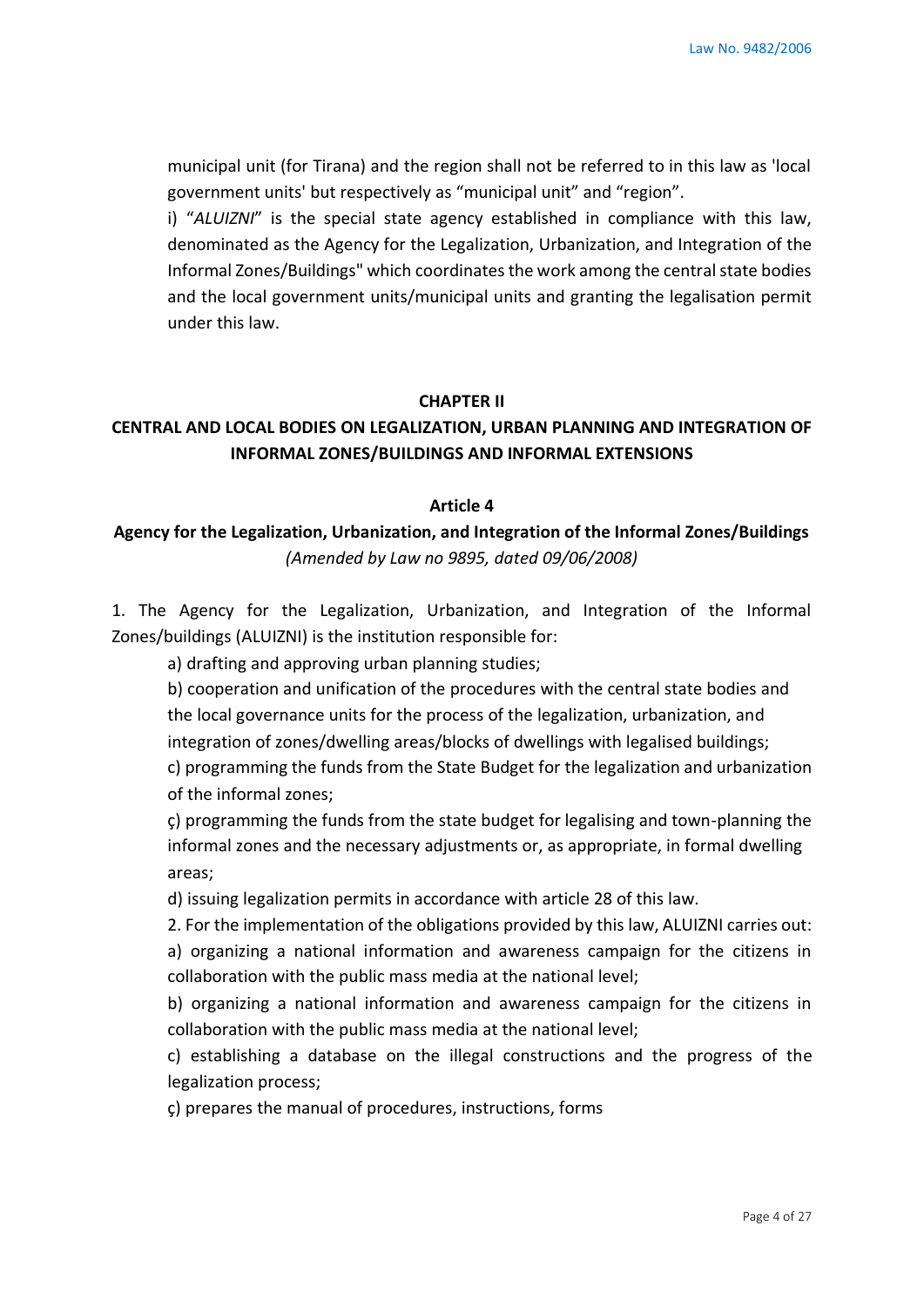2. The way of organization and functioning of this Agency, its central directorate, directorate at regional levels and offices at the separate units of the local governance, shall be defined by the Council of Ministers.

#### **Article 5**

# **Duties of the local government unit**

*(Amended by Law no 9895, dated 09/06/2008)* 

According to this law, the local government units have the following duties:

a) Establishment of the necessary structures for receiving, dealing with and checking the declarations of the illegal buildings, as well as for checking on the implementation of the duties defined by this law for the accomplishment of the legalization process.

In Tirana Municipality, self-declaration is done with the 11 municipal units of the local government, established and organized according to Law no. 8654, dated 31.7.2000 "On the organization and functioning of Tirana municipality";

b) Identification of those illegal buildings in the field regarding which no selfdeclaration has been made, identification of all the eventual cases of illegal buildings which have been built following the approval of this law and beginning of the procedures for demolishing them in compliance with law No. 9780, dated 16/07/2007, "On the construction inspection";

c) Collecting the payment made by the subjects having the construction legalised in accordance with this law, except for the building site of the construction parcel;

ç) Management of the collected revenues and monitoring their daily use in accordance with this law;

d) Coordination of the work, as appropriate, with the Regional Council, ALUIZNI, the responsible ministries and CTA, for the development and progress of the process of legalization, urbanization and integration of the informal zones.

#### **Article 6**

#### **Duties of the urban planning unit at the local government unit**

According to this law, the urban planning unit at the local government unit has the following duties:

a) Verification of the actual situation of the constructions in the field and, according to the documentation defined in paragraph 3 of Article 2 of this law, draws up or commissions the cartography and builds the necessary information systems;

b) Technical update of the location plan in the field of the unauthorized buildings and the territories occupied by the latter, within the boundaries and the surface layout of the formal dwelling area, as well as of the informal zone (approved by the CTA) or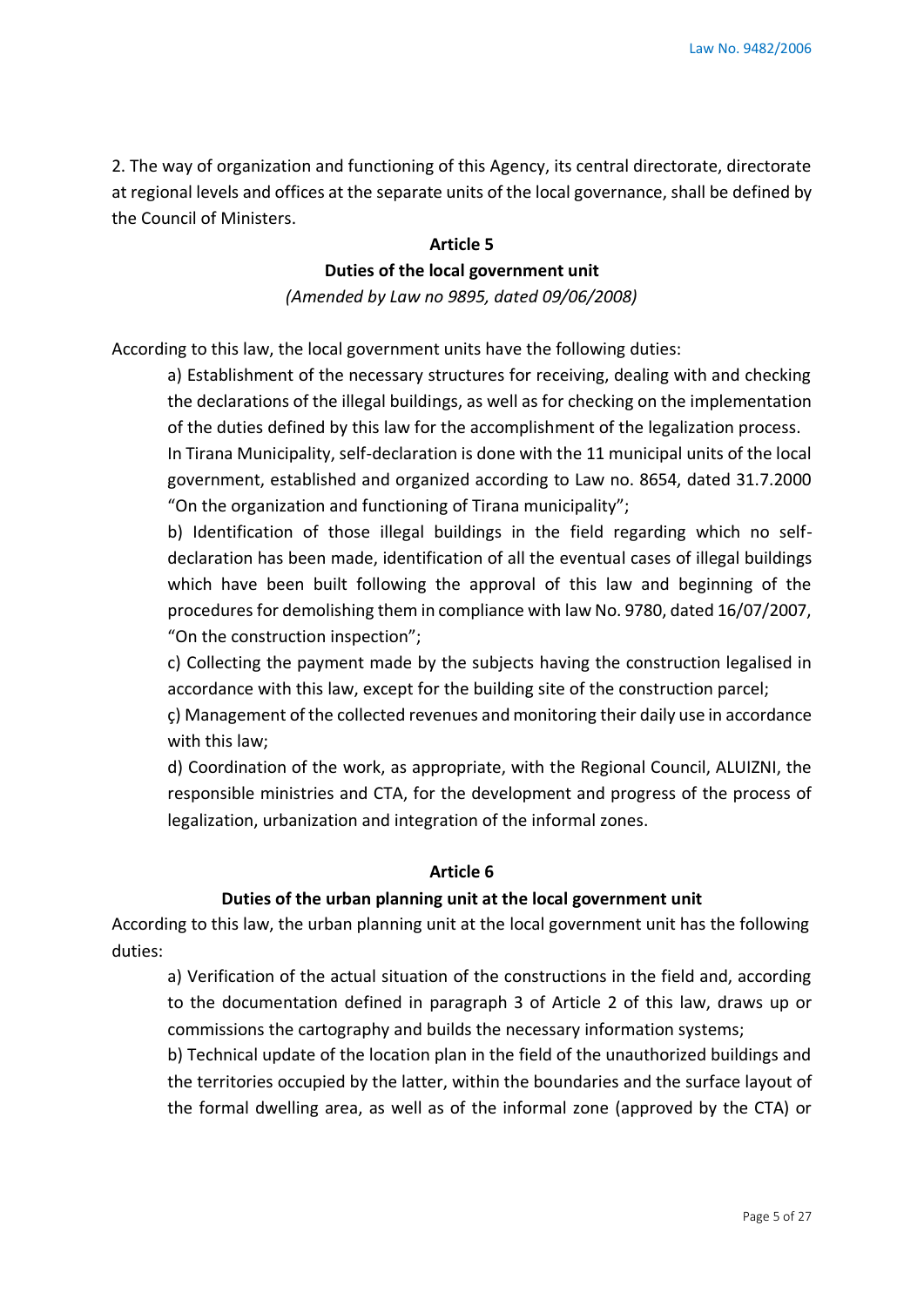other territories;

c) Drafting the designing tasks for the urban planning studies and drawing-up or commissioning the urban planning studies in compliance with this law;

ç) Collecting the documentation during the self-declaration process and delivering it to the respective office of ALUIZNI to examine for the purpose of issuing the legalization permit.

To exercise the responsibilities defined by this law, these structures may employee additional personnel.

## **CHAPTER III PROCEDURES AND TIMELINES**

### **Article 7**

### **Self-declaration**

1. All those subjects who are in possession of unauthorized buildings are obliged to declare them within 60 days after this law has entered into force (the illegal object and the construction parcel) at the urban planning office of the respective unit.

1.1. The urban planning office at the local government unit is, in compliance with the tasks assigned to it by this law, obliged to accept the declarations for a period of 4 months from the starting date provided in paragraph 1 of this Article. For organs of local government organized in administrative units or regions, the self-declaration is performed within these units or offices of the region.

The illegal building and the area of the construction parcel are to be declared in compliance with the form attached to this law, which is its Annex A.

2. The self-declaration period is a voluntary process for all subjects during the first 2 months, while during the following 2-month period, the declaration process will be accompanied with sanctions as provided for by article 8 of this law. The sanctions applied according to article 8 of this law will be transferred to the account of the local government where the self- declaration was made.

### **Article 8 Applicable sanctions for not respecting deadlines**

When self-declaration is not done within the legal terms defined in par 1 and 2 of Article 7 of this law, the following fine shall be imposed:

I. For the "informal dwelling areas" and "other territories":

a) within the third month, the self-declaration shall be accompanied with a fine of 10 ALL/ m² of occupied land;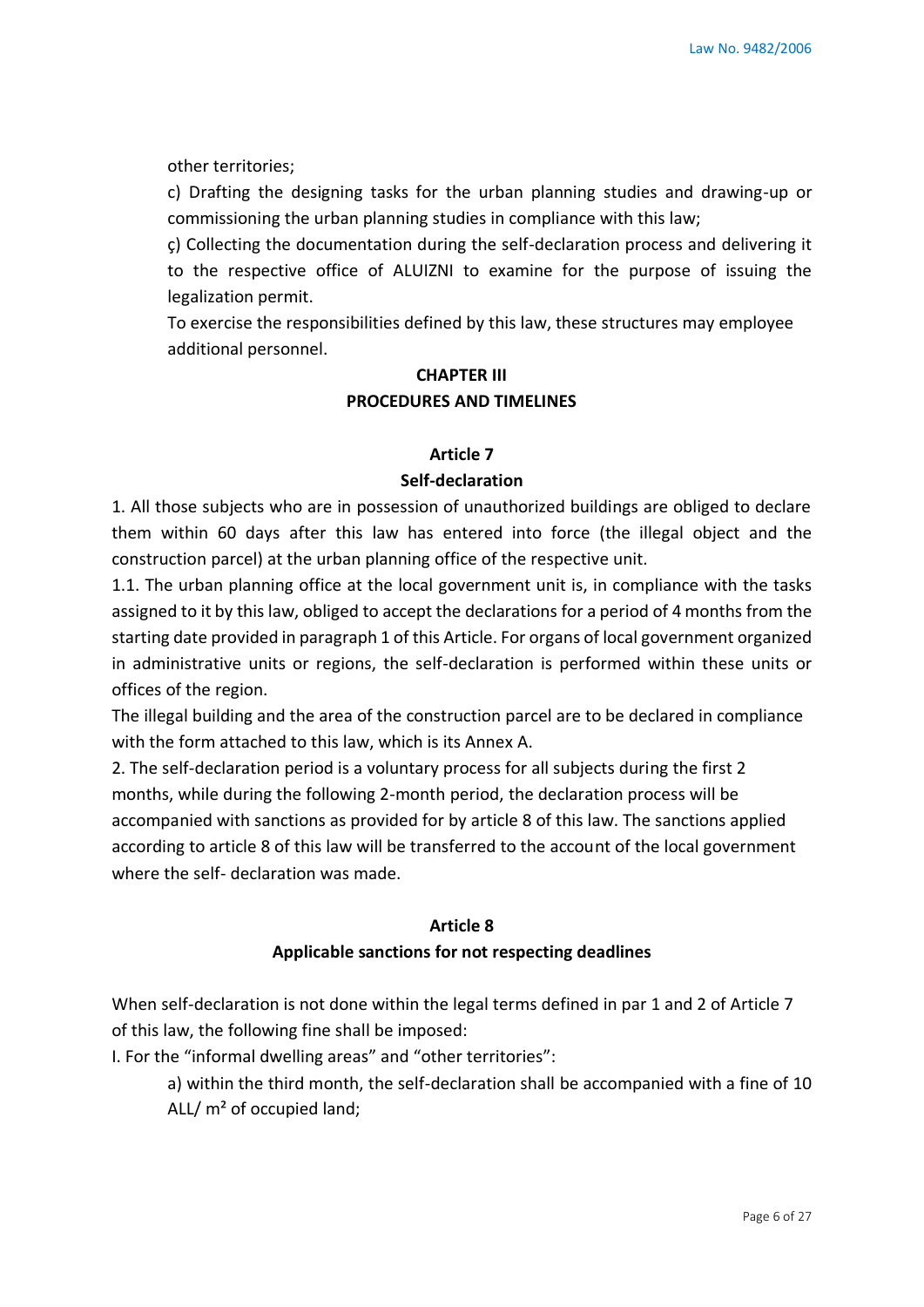b) within the fourth month, the self-declaration shall be accompanied with a fine of 20 ALL/ m² of occupied land;

c) by the end of the self-declaration deadline, the right of the subject for legalization shall expire.

II. For the "formal dwelling areas" the same fees and timelines shall be applied, but they shall refer to:

a) the surface of the parcel, for the construction of "villas";

b) the surfaces ( $m<sup>2</sup>$  of construction) where extensions have been built for family use not for selling purposes;

c) the surface where the contraction is done,  $(m<sup>2</sup>$  of construction) multiplied by the coefficient 3, for commercial extensions built by natural or legal persons for selling/leasing purposes.

# **Article 9 The responsible office for self-declarations**

1. Self-declaration by those subjects which have built illegal buildings shall be made at the urban planning offices at the local unit in which territory the illegal building has been built. For Tirana Municipality, the self-declaration shall be made at the municipal units in which territory the building is located, as provided for by Article 3 of Law No. 8654, dated 31.07.2000 "On Organization and Functioning of Tirana Municipality."

In those cases where:

a) the illegal construction is under ambiguous administrative circumstances, then it shall be self-declared at the closest local government unit applying as an orientation criterion the local unit which has registered the natural person or the inhabitants of the area in the voters' list for the elections to 17th legislature of the Assembly.

b) the illegal construction extends at the boundaries of more than one local unit, the construction will be declared at that local unit where the biggest area of the construction parcel is located.

#### **Article 10**

# **The procedure for initiating the legalization process of illegal buildings** *(Amended by Law no 10099, dated 19/03/2009)*

The procedures to be followed for the beginning of the legalization process are as follows:

a) The subjects who have built illegal buildings shall make the self-declaration at the urban planning office in accordance with Article 7 of this law.

b) Within the same period of time when the self-declaration takes place, the body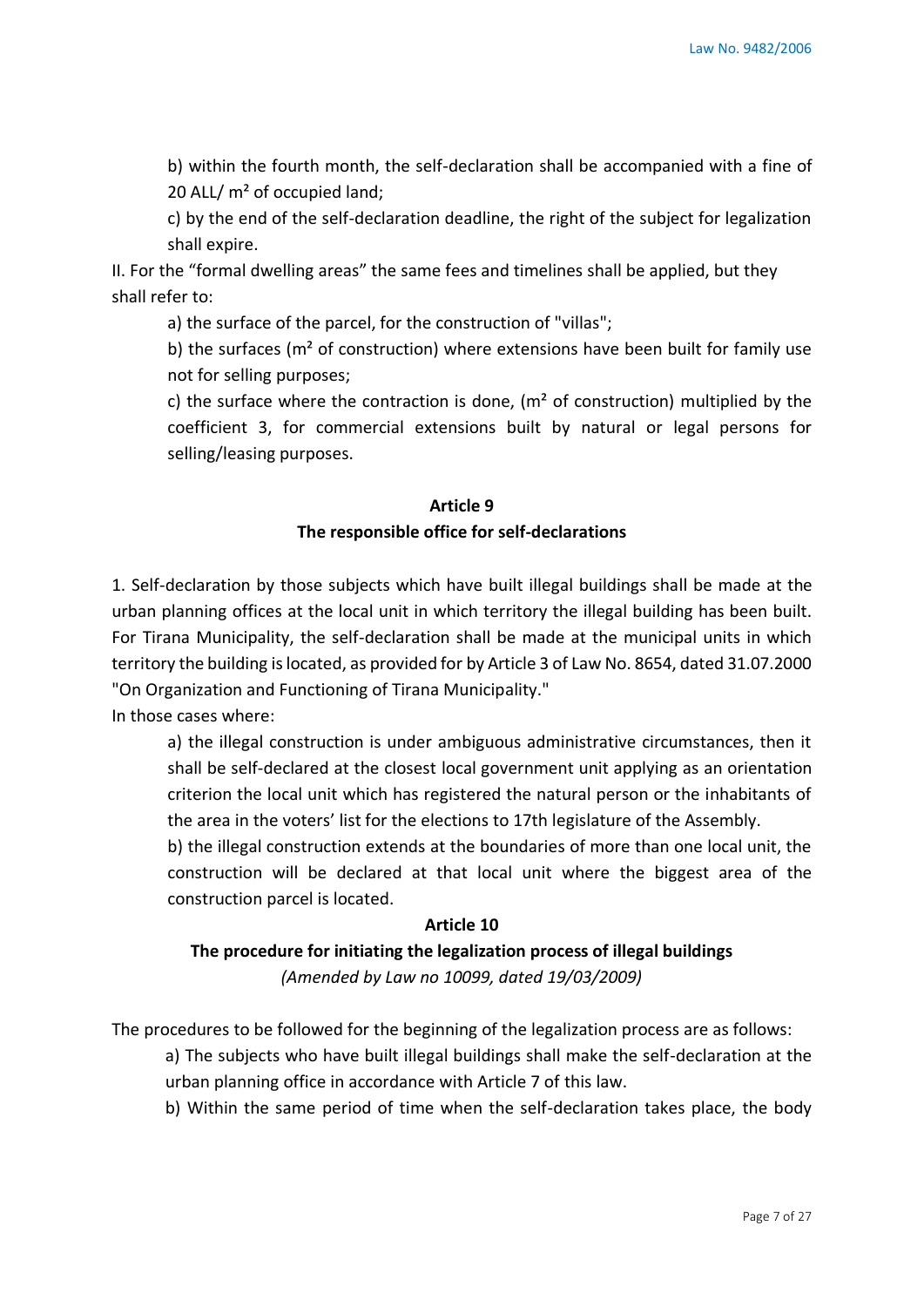defined in Article 7 of this law shall identify the illegal buildings in the field in order to include them in the legalization process. The urban planning unit at the local government shall prepare within the timelines set by this law the report on the actual situation together with the technical and legal argument for the zone.

c) For the informal zones and informal centers of dwelling as defined in this law, the report on the factual situation together with the technical and legal argumentation shall be submitted at the Regional Council with 30 days from the expiration of the deadline for self-declaration. The examination and approval of the informal zones at the Regional Council shall take place within 30 days from the submission of the respective documentation. The zones are proposed to the CTA for approval at its closest meeting.

ç. For the informal centers of dwelling and the informal dwelling blocks, inside or adjacent to the restricting lines (the yellow lines) officially approved for the urban (city) or rural (village) inhabited centers, the report on the current situation together with the technical and legal argumentation shall be submitted at the urban planning office of the respective local government unit within 30 days from the expiration of the deadline provided for in article 7. The examination and the approval of the documentation shall take place at the municipal/communal council and the CTA of the respective municipality/commune within 30 days.

d) For the informal parcels/objects up to 1ha, the illegal blocks of dwelling and illegal buildings, isolated or in other territories, and "the illegal extensions to legal buildings", decision shall be made by the respective urban planning office and the respective ATR of the local government unit. The report on the factual situation, technical argumentation, review and approval shall be made at the urban planning office and the council of local government within 6 months from the expiration of the time period established by Article 7 of this law.

For illegal objects in "other territories", the respective urban planning office requires the approval of the regional council and regional agricultural and food directorates, and regional environmental agencies. The regional council and regional agricultural and food directorates and the regional environmental agencies reply to the urban planning office within 30 days from submission of the request and documentation.

The urban planning office shall immediately hand over the respective documentation to the regional council and the regional agricultural and environmental directorates not later than 30 days from the submission of the documents.

In case the urban planning offices or regional councils do not exercise within the timelines the responsibilities defined in this Article, ALUIZNI shall take over exercise of such responsibilities. The timelines, way and deadlines for assuming such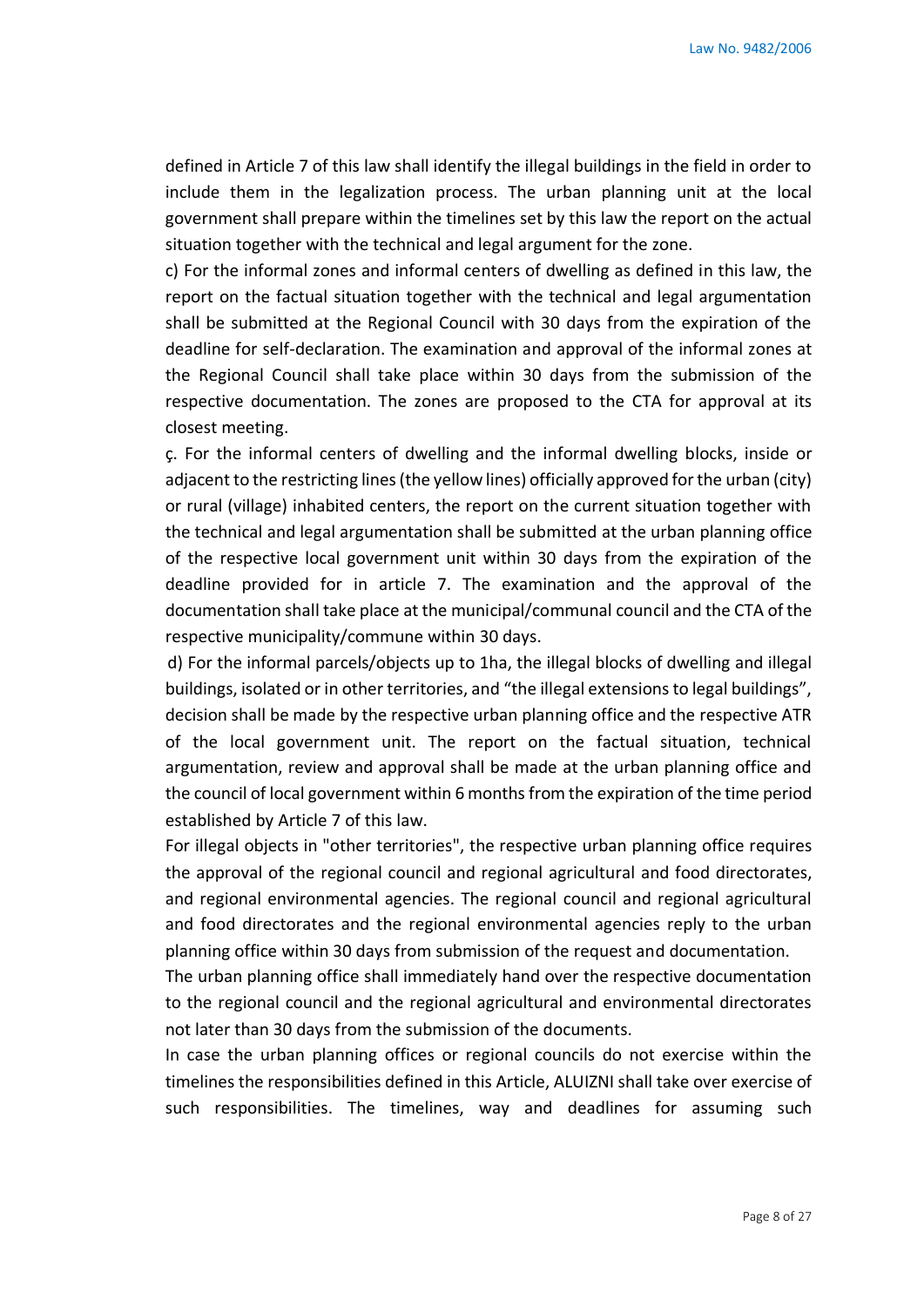responsibilities shall be set out upon the decision of the Council of Ministers.

# **Article 11 Examination at the CTA**

1. In those cases where, according to Article 10 of this law, the construction's legalization process is approved by the CTA, the local government unit or the Regional Council shall submit to ALUIZNI the technical-legal documentation for the illegal buildings in their territory within 30 days from the completion of procedures at the local government unit or the Regional Council.

1.1. ALUIZNI shall present to the Council of Territory Adjustment of the Republic of Albania (CTARA) within 15 days the examined documentation along with its peer review. The documentation shall afterwards be reviewed and approved in its next meeting.

The technical-legal documentation referred to in par 1 of this Article shall be defined by an instruction of the Minister covering the territorial planning activity.

2. CTARA determines upon decision the name and the boundaries of the informal zone/dwelling centre of over 5 ha.

3. CTAs and the elected local government bodies determine upon decision the name and boundaries of the informal dwelling block over 1 ha up to 5 ha.

#### **Article 12**

### **Coordination of work between local government units and ALUIZNI**

1. The local government units shall submit to ALUIZNI on regular monthly basis full data on the number of the objects that have been self-declared, examined, the requests for legalization together with the accompanying documentation, the variety and typology of informal buildings and/or zones, the volume of investments, the payments of the tax on the new buildings for the impact on infrastructure, the sanctions in the sense of this process, as well as reports on the difficulties encountered and emerging problems to be addressed, etc. 2. The modalities of completing this data, as well as their storage shall be defined by the instructions of the Minister who covers territory issues.

### **Article 13**

### **Suspension of procedures in polluted areas**

*(Amended by Law no 9895, dated 09/06/2008)*

1. The Council of Ministers has the right to suspend the implementation of the legalization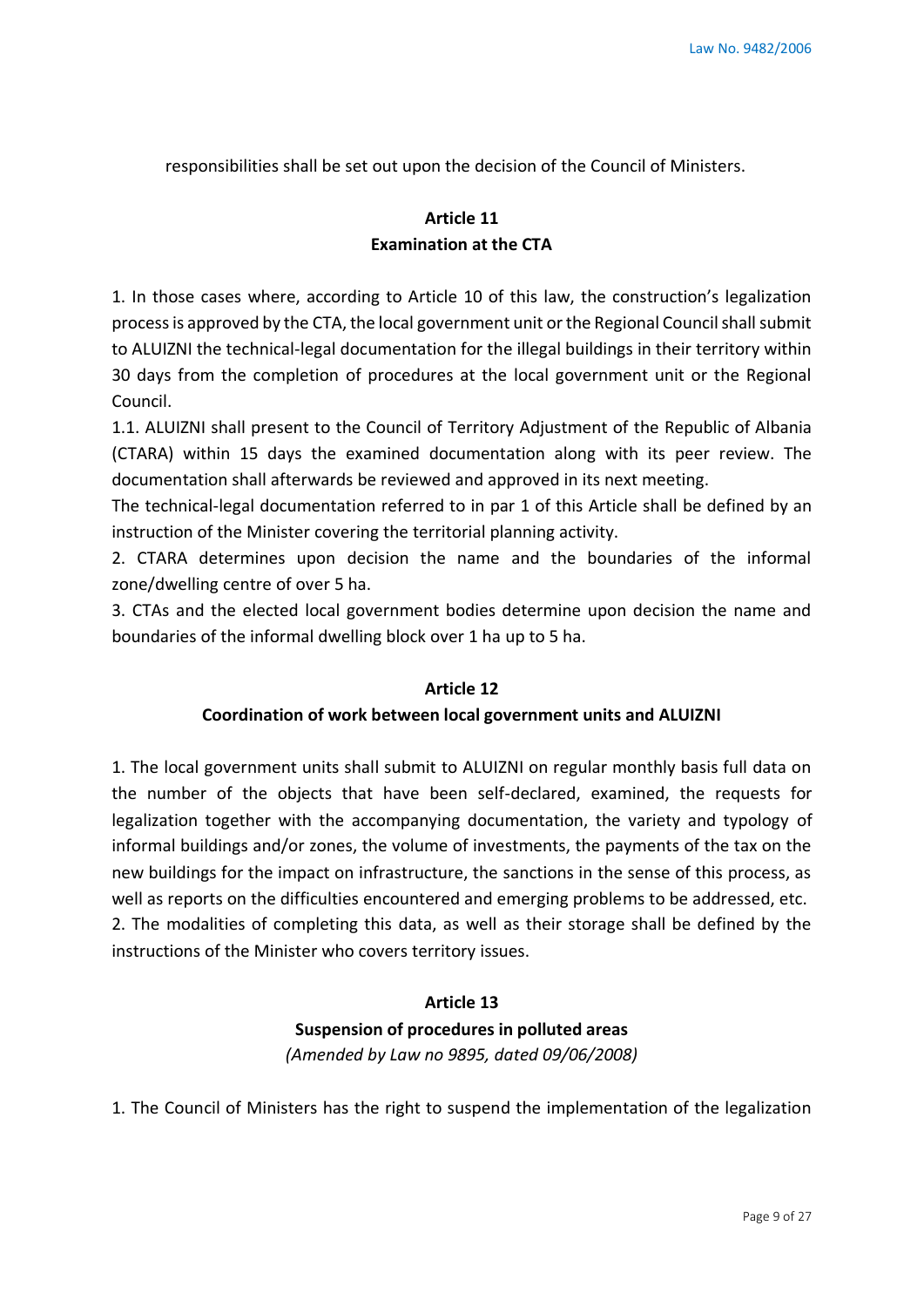procedures for illegal buildings in territories with a high level of environmental pollution, as well as to implement or plan strategies for the elimination of the environment pollution in the area within the specific timelines. The Regional Councils shall present concrete proposals for suspending the legalization procedures due to high pollution level within 30 days from the expiration of the deadline established by article 7 of this law.

Within 30 days from the submission of the entire documentation, the Council of Ministers examines the proposal presented and reaches a decision on the such an issue.

2. Local government units should identify and register, within two months from entry into force of this law, all inhabitants located in problematic areas known for their level of pollution and should notify in writing ALUIZNI.

3. The chairperson of the local government unit in collaboration with the construction and town-planning inspectorate of the municipality/commune/region shall undertake special measures to avoid the construction of new buildings in these areas.

### **Article 14**

#### **Legal effects of the CTARA decision-making**

1. The decision of the planning local authority and the CTARA, pursuant Articles 10 and 11 of this law, shall give effect to:

a) the change of the land category to building site;

b) the change of the utilization purpose to dwelling/economic zone;

2. The CTA and CTARA decisions are notified to the section for land protection and administration at the Regional Council, which keeps record of the changes to the fund of agricultural land.

#### **CHAPTER IV**

#### **PROPERTY TRANSFER OF THE CONSTRUCTION PARCEL**

#### **Article 15**

#### **Registration of property in IPRO**

*(Amended by Law no 9895, dated 09/06/2008) (Repealed by law no 50/2014)*

### **Article 15/1**

# **Compensation of owners in excess of the respective plots as private property being affected by the illegal buildings**

*(Added by Law no 9895, dated 09/06/2008) (Repealed by law no 50/2014)*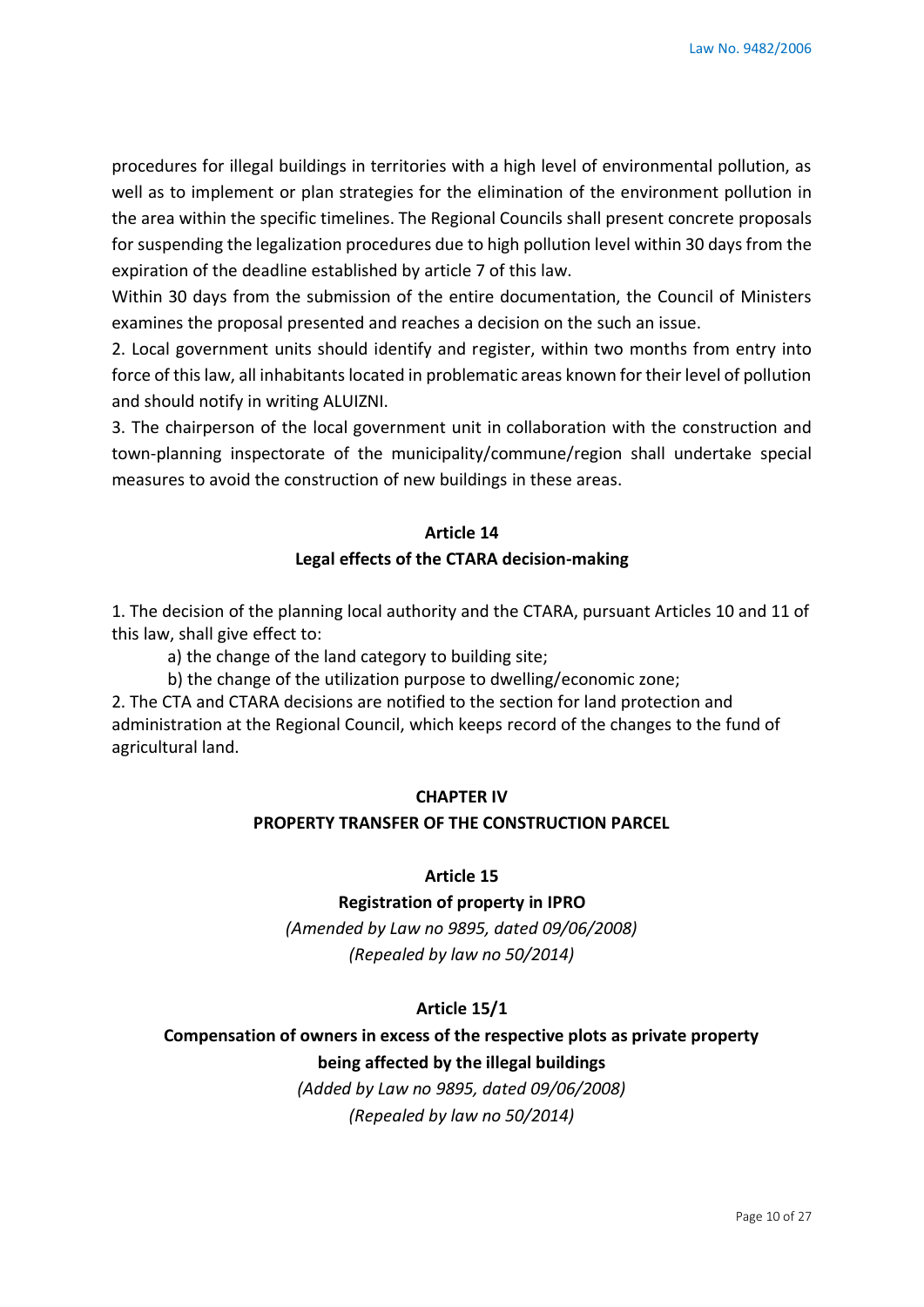1. In case the construction parcel of the illegal building is already registered with the immovable property registers in the name of private subject not possessing the building, the amount and worth of compensation in excess of the respective plots as private property affected by the building shall be approved upon the decision of the Council of Ministers.

2. Where the construction parcel, being scope of compensation, has been transferred to the ownership of the local governance units under the law no 8744, dated 22/02/2001 'On the transfer of the public immovable properties to the local governance units', as amended, ALUIZNI shall, prior to conducting the procedures of transferring the ownership and compensation, seek the approval of the respective local unit.

3. For the effect of calculating the amount of compensation, the surface shall be dealt with as a construction site and the price shall be set out based on the property value approved upon the decision of the Council of Ministers. The apportionment of the compensation fund shall be done in compliance with the law no 10 239, dated 25/02/2010 'On the establishment of the special fund of properties compensation', as amended.

#### **Article 16**

### **Specific regulation for those who possess the parcel according to a legal but unregistered act**

#### *(Amended by Law no 9895, dated 09/06/2008)*

1. If the subject who has the illegal building possesses the contract of transfer of property for the construction parcel, stipulated or certified before a public notary with the legal owner, himself or the person who has transferred the property right, regardless of the number of effected transactions, he submits it to the regional directorates of ALUIZNI.

2. For all this category of persons who possess such contracts, the transfer of property for the construction parcel shall be registered based on the contract by paying only the effective tariff for the registration at the Immovable Property Registration Office without the overdue fee and applicable taxes.

In the meaning of this Article, the term "contract" shall refer to every juridical action for the transfer of immovable property, recognized by the provisions of the Civil Code in the form of a special contract, including the accords stipulated or certified before a public notary with subject the possession of immovable property.

3. The owner who has completed the transfer of the construction parcel in compliance with par 2 of this Article shall be exempted from the right to get compensated for the property according to this law or the Law "On Restitution and Compensation of Property".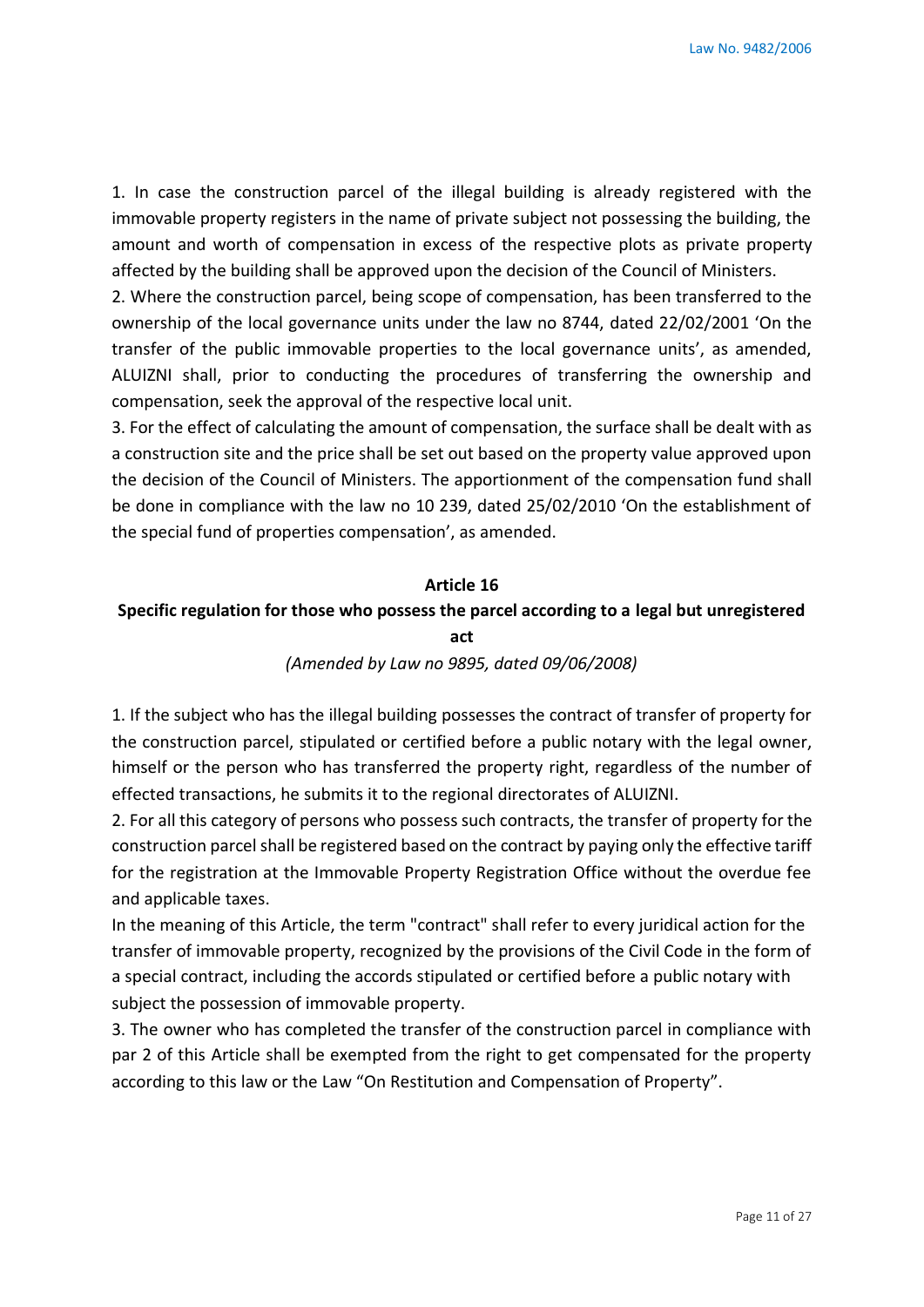#### **Article 17**

#### **Property Transfer for Construction Parcel**

*(Amended by Law no 9895, dated 09/06/2008) (Amended by Law no 50/2014) (Amended par 1 by Law no 62/2015)*

1. Property transfer for the construction parcel of the illegal building shall take place in accordance with the provisions of the Civil Code. The construction parcel whereon the ownership title is being transferred shall be determined:

a) in the event of illegal buildings with residing use shall, as a rule, be the surface of the parcel, whereon the transfer of the ownership title is requested, shall be up to the level of the three-fold of the construction basis, however it shall not be wider than 500 (five hundred) m2.

b) Regarding the illegal buildings with a social-economic use, only the criterion of the three-fold of the surface of the construction basis shall apply.

c) Where due to the measurements or location of the construction site free surfaces emerge, which cannot be used for construction separately, they shall be sold to the possessor of the illegal building against the value of the property, being approved upon the Decision of the Council of Ministers. The transfer of the ownership title over these surfaces shall occur only if the possessor of the illegal building expresses his will by way of a request in writing.

ç) The list of possessors of the illegal buildings and the surfaces of the construction parcels, wherefore the transfer of ownership shall occur, shall be approved upon the decisions of the Council of Ministers.

d) The procedures and the rules to be followed by ALUIZNI regarding the transfer of the ownership title over the construction site shall be determined upon the decisions of the Council of Ministers.

2. The sale price of the construction site for the illegal buildings of a social-economic designation is that which is set out based on the property value, being approved upon the Decision of the Council of Ministers.

3. The designation of the illegal building shall be determined after the identification in the field by the institution carrying out such procedures.

4. The payment of the value of the construction side shall be made in ALL, in its full monetary value and with privatisation bills. The taxes, fees and other financial duties being connected to the transfer of the ownership title shall be paid only in ALL.

The privatisation bills being benefitted by the former politically persecuted persons and other persons in the course of the privatisation of the state-owned property shall be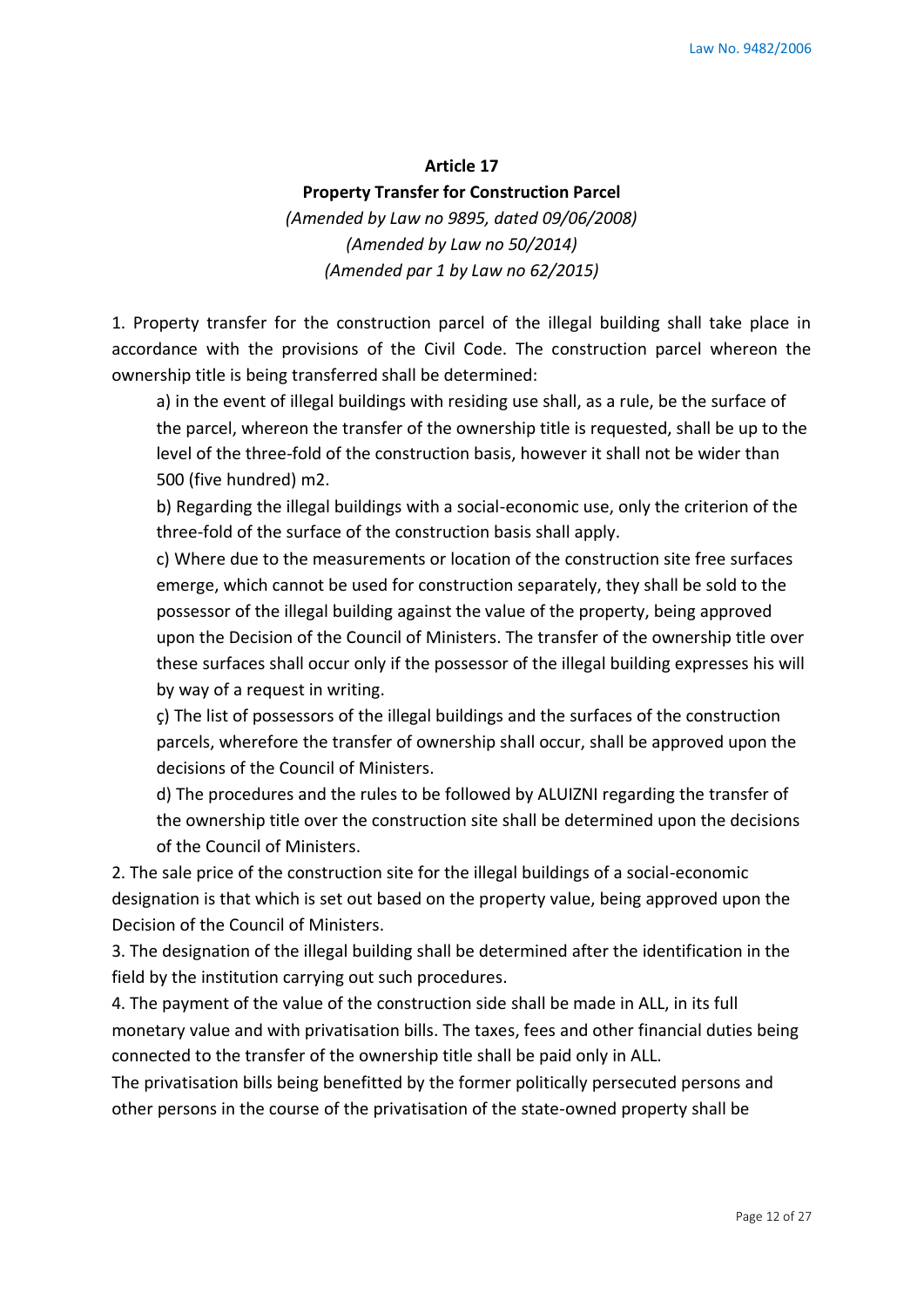granted the same treatment as the other bills of privatisation.

5. The value of the construction parcel being sold to the possessor of the illegal building shall be paid immediately at the moment of the written notification of ALUIZNI, while benefiting a reduction of the amount.

Regarding the illegal buildings of a residing use, the Council of Ministers shall, where the possessor is under the conditions of insolvency, depending on the declared cases, determine the alternative ways and procedures for paying the value of the parcel. 6. The favouring price for the sale of the construction parcel regarding the illegal buildings of a residing and mixed use (social-economic and residing), the categories of the possessors benefitting reductions in payment, percentages of the use of privatisation bills, and the detailed rules on the way and calculation of the time periods for the payment and reduction of the payment of the value of the construction site shall be determined upon the decision of the Council of Ministers.

#### **Article 71/1**

**Method of payment for the construction parcel of the illegal building**

*(Amended by Law no 10 169, dated 22/10/2009) (Amended by Law no 50/2014)*

#### **Article 18**

*(Amended by Law no 50/2014)*

#### **Article 19**

#### **Selling price within the informal lines**

*(Amended by Law no 10 169, dated 22/10/2009) (Amended by Law no 10 219, dated 04/02/2010) (Amended by Law no 50/2014)*

### **Article 20**

### **Selling price within the yellow lines**

*(Amended by Law no 10 169, dated 22/10/2009) (Amended by Law no 10 219, dated 04/02/2010) (Amended by Law no 50/2014)*

### **Article 21**

**Selling price within yellow lines for extensions to the buildings** *(Amended by Law no 10 169, dated 22/10/2009)*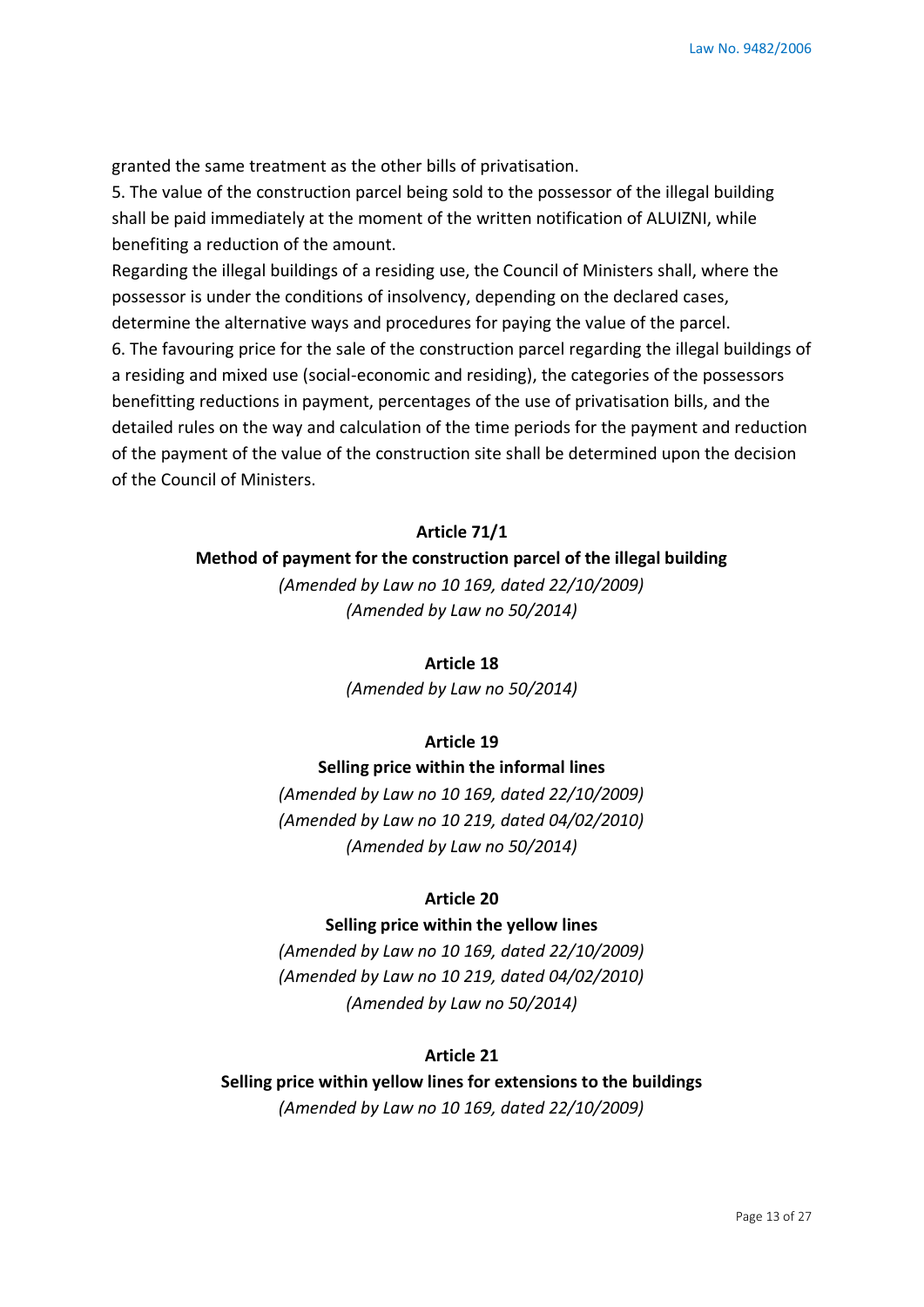*(Amended by Law no 10 219, dated 04/02/2010) (Amended by Law no 50/2014)*

#### **Article 22**

**Payment in 'other territories'**

*(Amended by Law no 50/2014)*

### **Article 23**

#### **Tax of impact on infrastructure**

*(Amended by Law no 9895, dated 09/06/2008) (Amended by Law no 50/2014)*

Local tax on the impact on infrastructure is calculated and collected by the local units in compliance with par 2/1 of Article 27 of Law no 9632, dated 30/10/2006, "On local tax system," amended.

#### **Article 24**

### **Implementation of legalization in pilot zones**

For those informal zones included in the "Pilot Zones" of the Urban Land Management Project funded by the World Bank, the tax on the impact on infrastructure is equal to the difference of the tax provided for by this law, and the amount of the financial contribution the possessor of the illegal building has given for the adjustment of infrastructure in his zone up to the moment of legalization, in case this difference is positive.

#### **Article 25**

### **Cases of subject possessing more than one informal building** *(Amended by Law no 50/2014)*

1. In the case where a subject possesses more than one informal building, he has the right to choose for which building he will benefit ownership transfer of the construction site and legalization against the price, tax of impact on infrastructure and fee of legalisation.

2. For the other buildings there shall be applied the price according to the property value map, approved upon he decision of the Council of Ministers, the tax of impact to infrastructure referring to the effective rate and the service fee, regardless of the categorization of the buildings in question and the size of the respective parcel of the building site.

3. The notary declaration on waiving the right over the construction parcel regarding this possessor shall bring no consequence, and the subject shall be treated in accordance with par 1 of this article.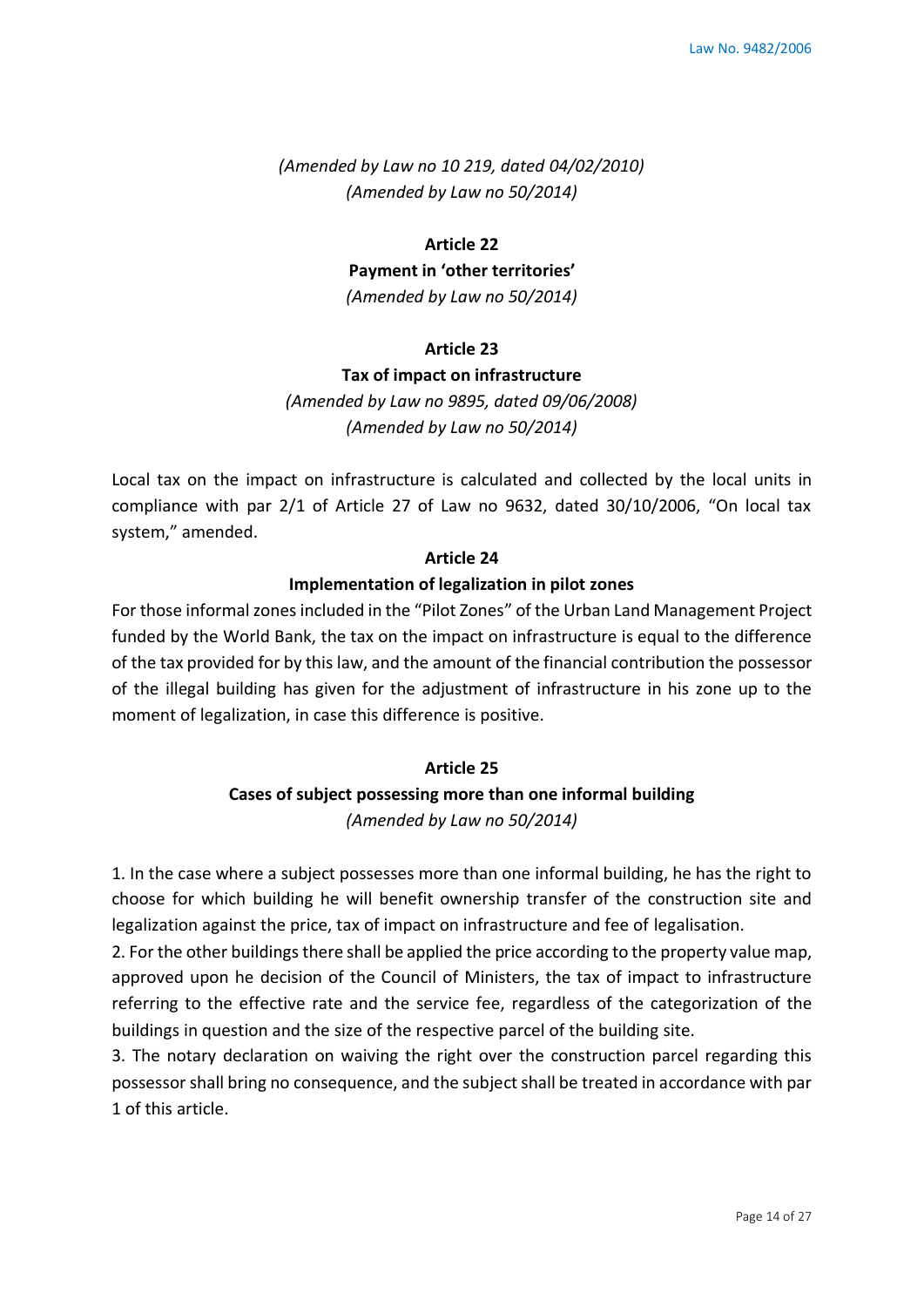# **Article 26 Settlement of disputes on rights of the subject**

1. If disputes emerge during the legalization concerning the property ratios on the object and/or on the inclusion of other people who claim rights on the construction parcel to be legalized according to this law, such disputes shall be dealt with in court.

2. The procedures for the legalization of the object shall be suspended during the review of the judicial conflict and shall restart according to the terms of this law after the final decision by the court, provided that the illegal building has been declared within the timeline provided for in Article 7 of this law.

### **Article 27**

### **The technical and legal documentation for the legalization of residential buildings**

*(Amended by law no 9786, dated 19/07/2007) (Amended by Law no 9895, dated 09/06/2008) (Amended by Law no 10 169, dated 22/10/2009) (Amended by Law no 50/2014) (Amended letter d by Law no 62/2015)* 

The technical-legal documentation for legalising the illegal buildings shall include:

a) A plan of the object at the scale of 1:500;

b) A plan of each floor of the building and the areas in square meters that will be legalized at a scale of 1:100.

c) Family certificate.

ç) A certificate of the payment of the tax on infrastructure impact in all the cases when the subject according to this law and the legislation in force is not exempted from paying that tax.

d) A construction parcel property certificate or any other legal act for acquiring ownership, as long as the possessor possesses them. The same documentation is required even for the authorised construction, apartment and service unit, in the event of authorised additional construction done to such buildings.

dh) A personal declaration stating that the subject is responsible for any consequence that may come from natural causes and/or the use of the residential building. According to this law, the state is not responsible for compensation or indemnification in cases of accidents because of the factors impacting the quality of works in the building.

e) an expertise act from a licensed expert or entity regarding the reliability of the building regarding the constructions in excess of 4 floors;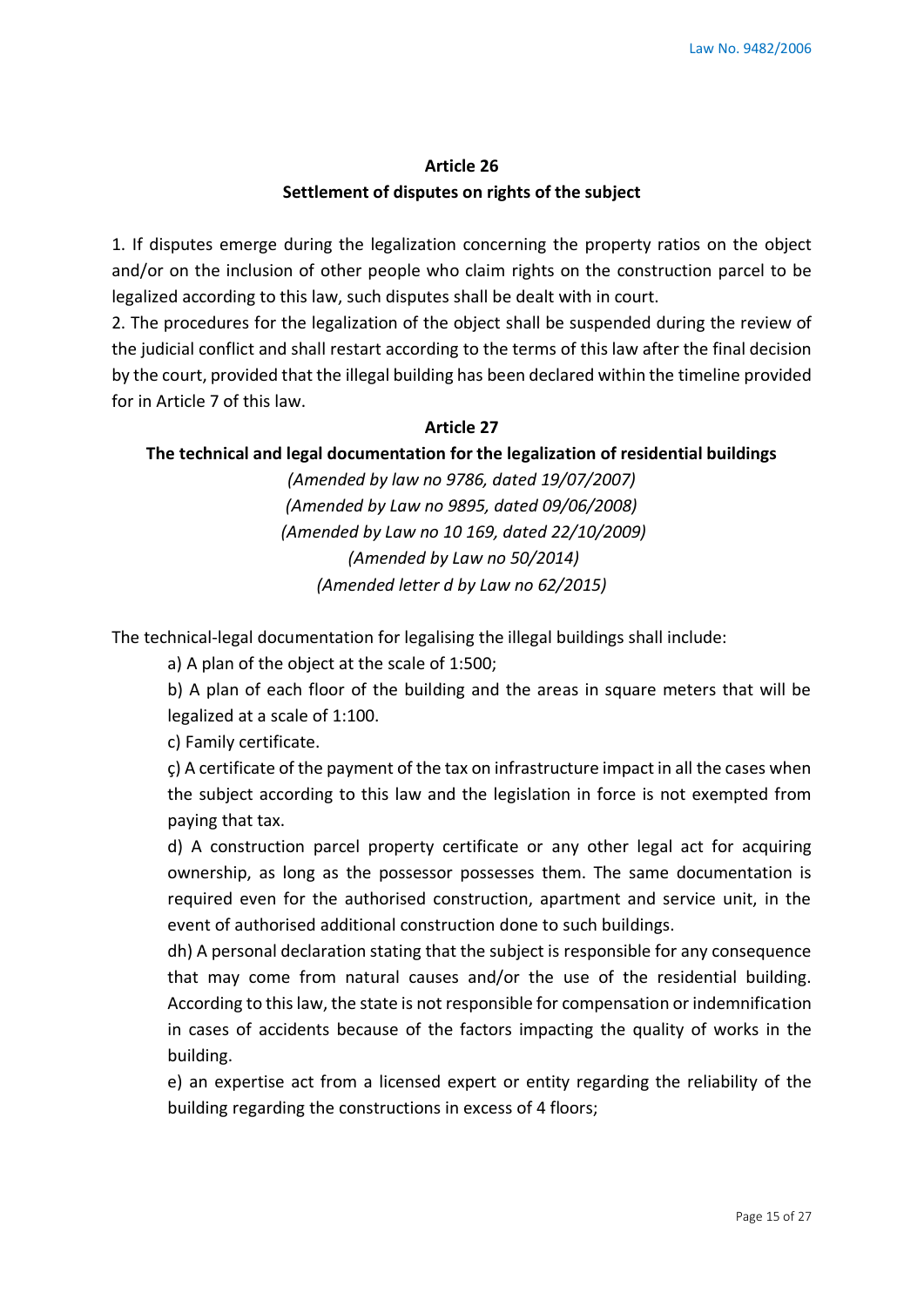ë) A notarized agreement for the parts owned respectively according to par 2 of Article 30 of this law, in case such an agreement is concluded.

f) request of the possessor regarding the way of payment for the construction parcel of the illegal building, in compliance with Articles 19, 20 and 21 of this law.

The possessor of the illegal building shall, regarding the documentation referred to above, the service fee. An exemption from this rule shall be only for the buildings of residing designation, wherefore the amount of the service fee shall be covered by the State Budget.

# **Article 28 Issuance of the legalization permit**

Upon completion of all the documentation as specified in article 27 of this law, the respective ALUIZNI office provides the subjects with a legalization permit within 30 days from the date the request was submitted. The same procedure, but with the specific changes as defined in this law, shall be applied for the "extensions to the legal buildings". The criteria, procedures and form of the legalization permit are defined by a Decision of the Council of Ministers. The declaration form is attached to this law as Annex A of the law.

### **Article 29**

# **Documentation for the registration of the building with the IPRO**

*(Amended by Law no 9895, dated 09/06/2008) (Amended by Law no 50/2014)*

The Legalization permit together with the associating documents shall be forwarded by ALUIZNI office for registration under the provisions of Article 499 of the Law no 33/2012 'On the registration of the immovable properties'.

### **Article 30**

### **Registration of property**

*(Added par 2/1 by Law no 141/2013, dated 02/05/2013) (Amended by Law no 50/2014) (Amended letter d by Law no 62/2015)*

1.1. For the registration of the legalised property with the register of the immovable properties. IPRO shall apply the provisions of the effective legislation regarding the marital property regimes'.

The last paragraphs shall be amended as follows: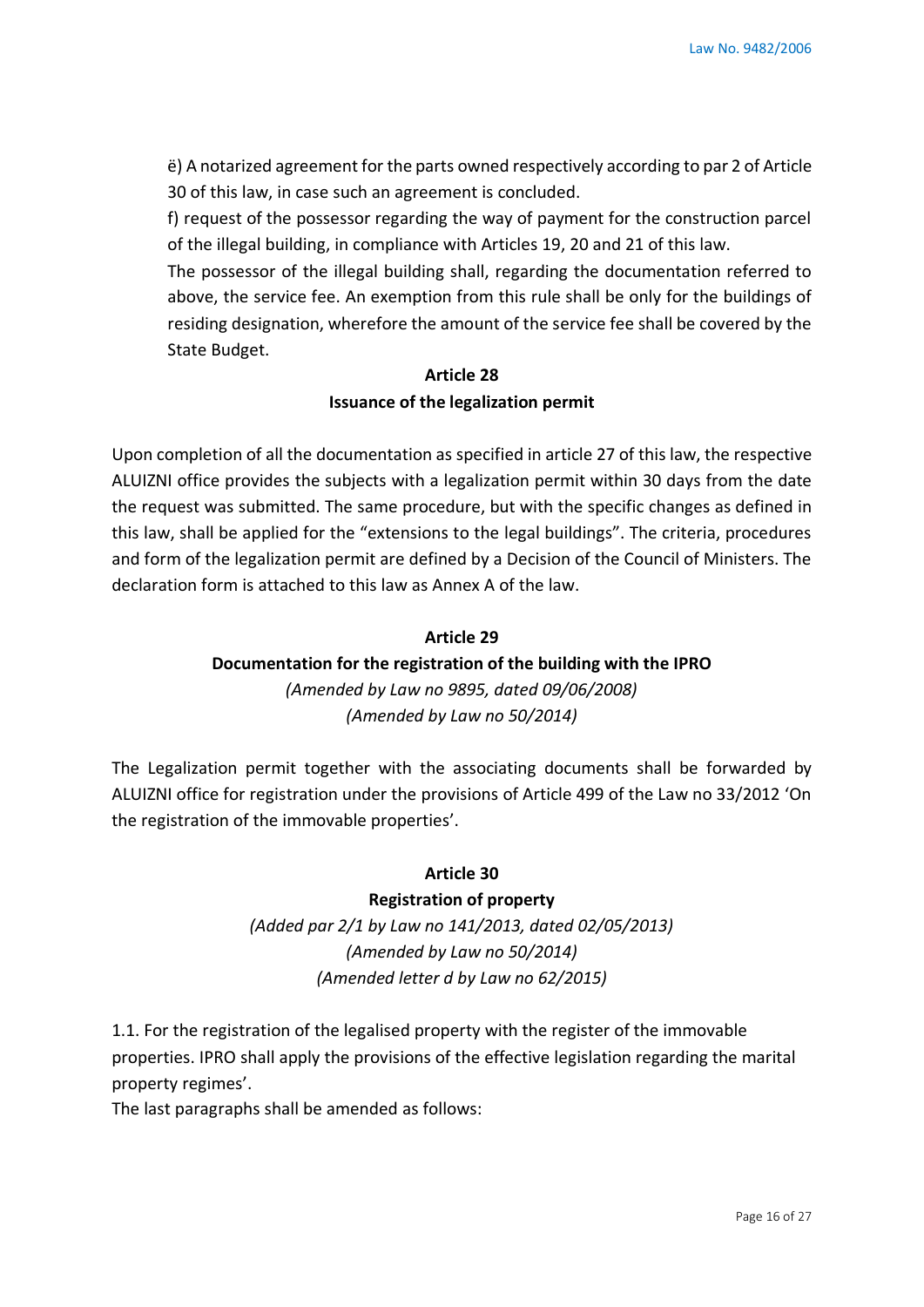'The rules of functional cooperation between ALUIZNI and IPRO, as well as the procedures or restrictions being implemented for giving effect to the registration of legalised properties shall be determined upon the decision of the Council of Ministers.'

2. When an illegal building is possessed by more than one natural or legal person, the registration of the respectively owned parts (parcel of land and object) is done as follows:

a) into undivided, ideal parts in accordance with the number of the subjects.

b) into respectively equally divided owned parts, according to the agreement signed freely between parties and deposited within the time period of self-declaration, defined in Article 7 of this law. If they agree among themselves, the subjects other than the respectively owned parts may also assign the respective physical parts.

2/1 The provisions of this Article shall also be applied where the possessor or one of the possessors possessing the construction designated as a residence do not pay the financial duties foreseen in the law regarding the value of the construction parcel of the illegal building. The registration shall, in such a case, regarding the property or respective part of the debtor possessor, be made under letter 'a' of Article 54 'Registration of the legal mortgage', of the law no 33/2012 'On the registration of the immovable property'.

The detailed rules, restrictions and procedures being applied for the purposes of registering the legalised properties shall be set out upon the decision of the Council of Ministers.

#### **Article 31**

# **Urbanization of the zones/dwelling areas/dwelling blocks with legalised buildings**  *(Amended by Law no 9895, dated 09/06/2008)*

1. Urbanisation of the zones/dwelling areas/dwelling blocks with legalised buildings shall take place based on urban planning studies upon the conclusion of the legalization process. a) The local governance unit shall, in cooperation with ALUIZNI, propose to the local authority or CTR for approval the boundary of the zones/dwelling areas/dwelling blocks with legalised buildings;

b) The drafting of urban planning studies is carried out or commissioned by the local government units in accordance with the legal provisions in force. In any case the urban planning studies should respect the plans approved by the local planning authority of the municipalities/communes for the public spaces and avenues, road investments, infrastructure and social-cultural objects.

c) The local planification authority of the Regional Council approves the urban planning study for the territory of the informal zones/centres of dwelling and the other territories in the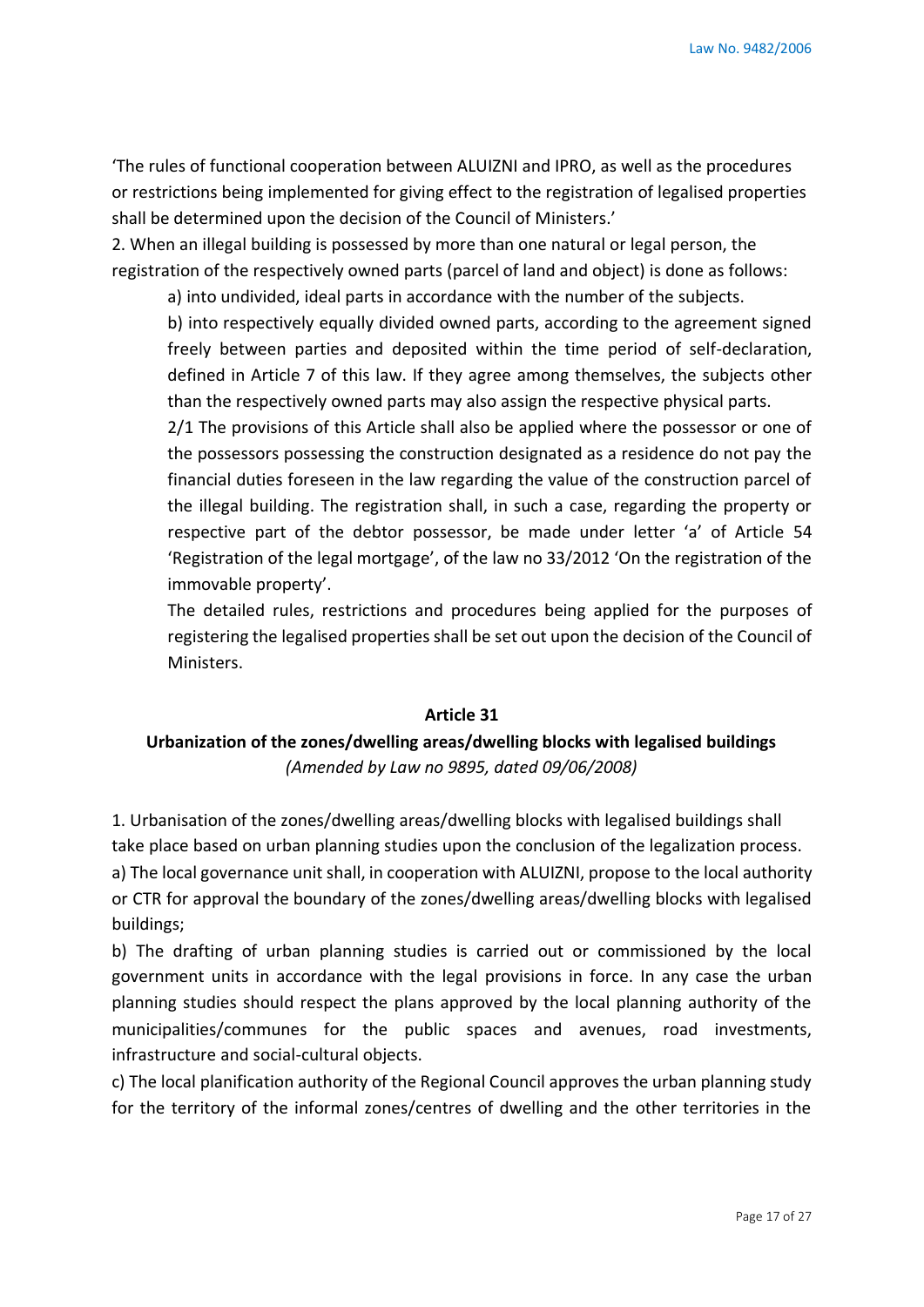respective region. The municipality/commune operates for all the territories within the yellow lines.

ç) The approval of the town-planning studies for the zones/dwelling areas with buildings legalised by CTARA shall occur in its upcoming meeting, following their approval by the respective local government unit and submission to the CTARA. Regarding the urban planning studies zones/dwelling areas/dwelling blocks with legalised buildings, ALUIZNI shall prepare the respective feedback.

d) The minimum town-planning norms and standards shall be drafted for the legalised zones/buildings.

ALUIZNI and the Institute on Urban Studies and Designs are in charge of drafting these norms and standards within 2 months from the approval of this law. Minimum urban planning norms and standards shall be approved by the CTARA.

2. The zone community can also provide contribution for the urbanization of informal zones, during the process of drafting and implementation of urban studies, in accordance with a cofunding and control contract signed for this purpose.

### **Article 32**

### **Allocation of revenues collected from the legalization of illegal buildings**

*(Amended by law no 9786, dated 19/07/2007) (Amended by Law no 9895, dated 09/06/2008) (Amended par 1 by Law no 10 169, dated 22/10/2009) (Amended by Law no 50/2014)*

1. Revenues collected out of the transfer of the construction parcel property title shall be divided as follows:

a) 70% of the revenues shall go to the compensation of properties under the provisions of the Law no 10 239, dated 25/02/2010 'On the creation of the special fund of properties compensation', as amended;

b) 30% to the State Budget for covering the service fee expenses, for the identification in the field and preparing the documentation for legalising the illegal buildings of residing designation.

2. Revenues collected from the payment of the service fee for the illegal buildings of socialeconomic designation, as well as any other penalties, associating the legalisation process, shall be used y ALUIZNI in compliance with the effective legislation.

3. The way of collecting these revenues, the value of the service fee and administration shall be determined upon the decision of the Council of Ministers.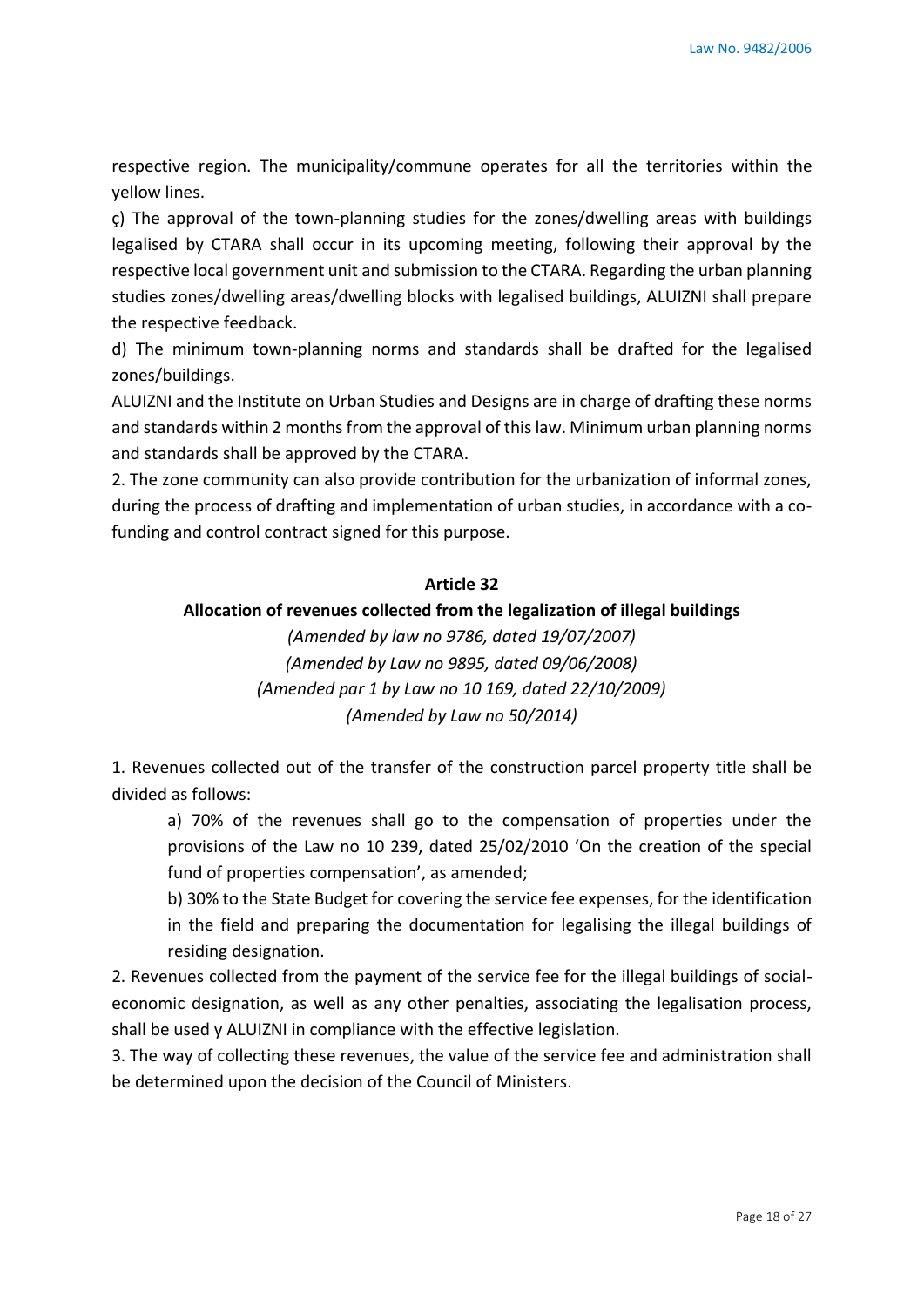#### **Article 33**

#### **Binding provision**

*(Amended by Law no 9895, dated 09/06/2008) (Amended by Law no 50/2014)*

Failure of the possessor to fill out the respective documentation under the provisions of this law incurs the exemption from the process of legalization, urbanization and integration of the informal buildings.

# **Article 34 Recognition of the parcel of construction for compensation purposes** *(Amended by Law no 50/2014)*

1. Those subjects who become owners of the construction parcels, in compliance with the provisions of this law and who are at the same time subject of Law no. 9235, dated 29.7.2004, "On Restitution and Compensation of Property", as amended, shall benefit from restitution or compensation only at the amount such as to correspond to the difference between the value of the expropriated immovable property and the value of the construction parcel. In case that such difference is negative, they do not benefit from the Law no. 9235, dated 29.7.204, "On Restitution and Compensation of Property". This provision is not applicable if the transfer of property of the construction parcel has been carried in compliance with par 1 of Article 16 of this law.

2. The value referred to in par 1 of this article shall be determined according to the approved methodology for the State Committee on Restitution and Compensation of Property and the payment made in accordance with this law for the transfer of property of the construction parcel will be included in the value of the property.

3. The Council of Ministers defines the criteria and procedures for the coordination of work for the identification of these subjects among the State Committee on Restitution and Compensation of Property, the local government bodies and the IPRO.

### **Article 35**

**Special Treatment**  *(Amended by Law no 9895, dated 09/06/2008) (Amended by Law no 50/2014)*

1. The illegal buildings constructed on third party private construction sites shall, as long as general local plans or detailed plans provide for constructions above 6 stories from the level zero, not be subject to legalisation procedures.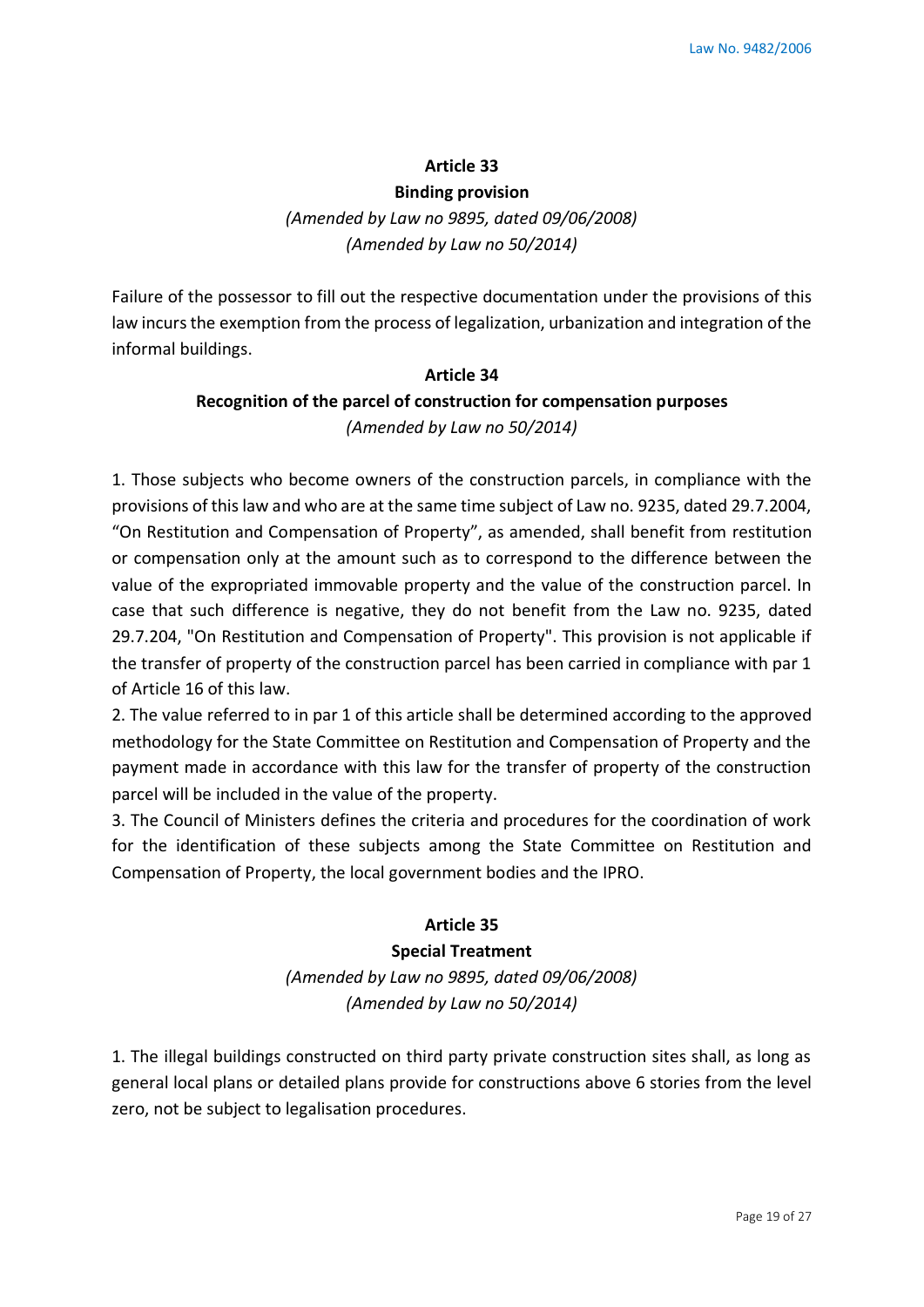2. Regarding these buildings, there shall be proceeded as follows:

a. The status of the construction parcel shall not change until the moment of the development of the property (construction site) under the general local plan and/or detailed local plan being approved and the illegal building shall, until this moment, be used by the possessor.

b. The owner of the construction site and/or investor and the possessor of the illegal building shall enter into a notary agreement, which is to determine making available to the possessor the immovable construction property at the moment of completion of the building. The construction surface which is made available shall, under no circumstances, be smaller than the surface determined for the housing of unsheltered families under the effective legal norms for this category. The notary agreement shall be handed over to the responsible authority and ALUIZNI at the moment of submission of the request for the development permit for the property.

c. Where the agreement under letter 'b' of this paragraph is not achieve, the owner of the construction site and /or investor shall be obliged to provide accommodation to the family possessing the illegal building, under the timing and procedure provided for in the Law no 9232, dated 13/05/2004 'On the social programs for housing the inhabitants of the urban zones', as amended.

# **CHAPTER V LEGALIZATION OF EXTENSIONS TO THE BUILDINGS**

# **Article 36 Legalisation of extension to the buildings** *(Amended by Law no 9895, dated 09/06/2008)*

This law is also applicable for the legalization of the buildings with construction permit from the LOCAL PLANNING AUTHORITY OR CTARA, whereto side or top extensions have been made beyond the construction permit, as well as for the legalisation of extensions to the buildings constructed before 1993.

Hereunder is included also the legalisation of the buildings approved upon the decision of the LOCAL PLANNING AUTHORITY of the local governance unit or CTA, which contain changes regarding the special limitations.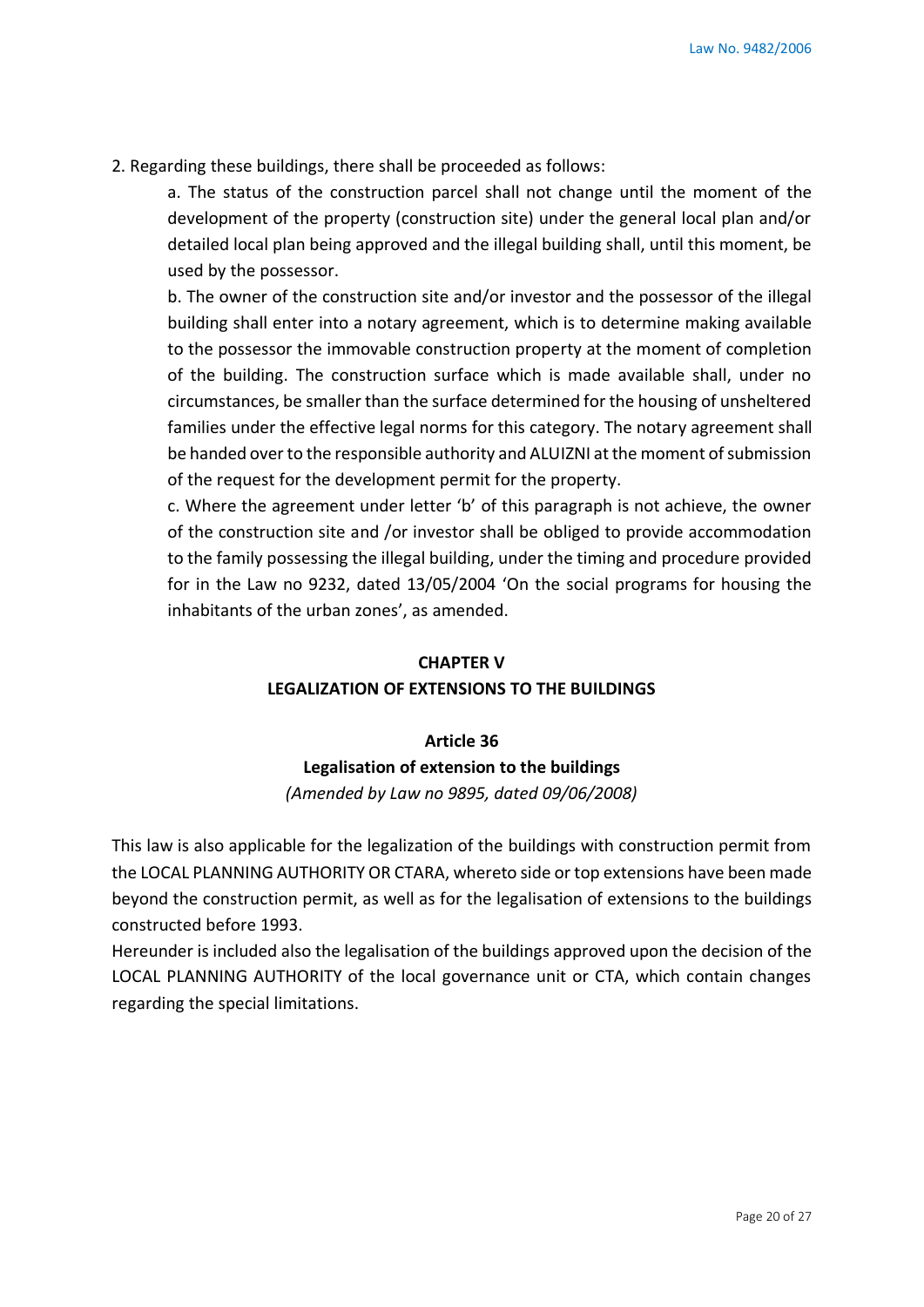#### **Article 36/1**

### **Special regulation for the side extensions and / or floor extensions as well as filling in the data base**

#### *(Amended by Law no 50/2014)*

In the event of the buildings with a building permit being constructed prior to 1993, whereto side and/or floor extensions have been made, the inclusion of their possessors into the legalisation process shall occur upon a request, provided that one of the possessors has applied for legalisation in compliance with the timing and procedures provided for in this law.

### **Article 37**

### **Initiation of the legalization procedure**

#### *(Amended by Law no 9895, dated 09/06/2008)*

Every subject who has built buildings as specified in Article 35 of this law is obliged to selfdeclare them with the urban planning office at the respective local planning authority within the timeline defined in Article 7 of this law and submit the specific documentation for legalization. During the self- declaration process, besides the copy of the existing permit (if the building has been built after '93) the subject shall provide also following documents:

a) Notary declaration wherein the licensed designer of the construction, the constructor and the investor unanimously guarantee the structural safety of the object under legalization, accompanied by the peer review of the specialized institutions as defined in the order of the minister which covers territory planning activities.

b) In those cases where the subject cannot provide the document referred to in letter "a" of this article, the subject shall then be obliged to present an act of expertise on the structural safety of the object issued by a licensed expert or agency.

c) The agreement with the owner of the building site on the extension, in case it is built on private territory.

When there is no special agreement on the unauthorized extension between subject and the owner of the building site, the required documentation shall include as a component the agreement on the construction of the main investment. The rights and obligations of the parties for the main investments shall be equal with the rights and obligations of the parties on the unauthorized extension.

Regarding the buildings set out in Article 36 of this Law, the town planning office of the local governance unit shall forward to ALUIZNI the technical-legal argumentation of qualification, documentation referred to above, as well as any other documentation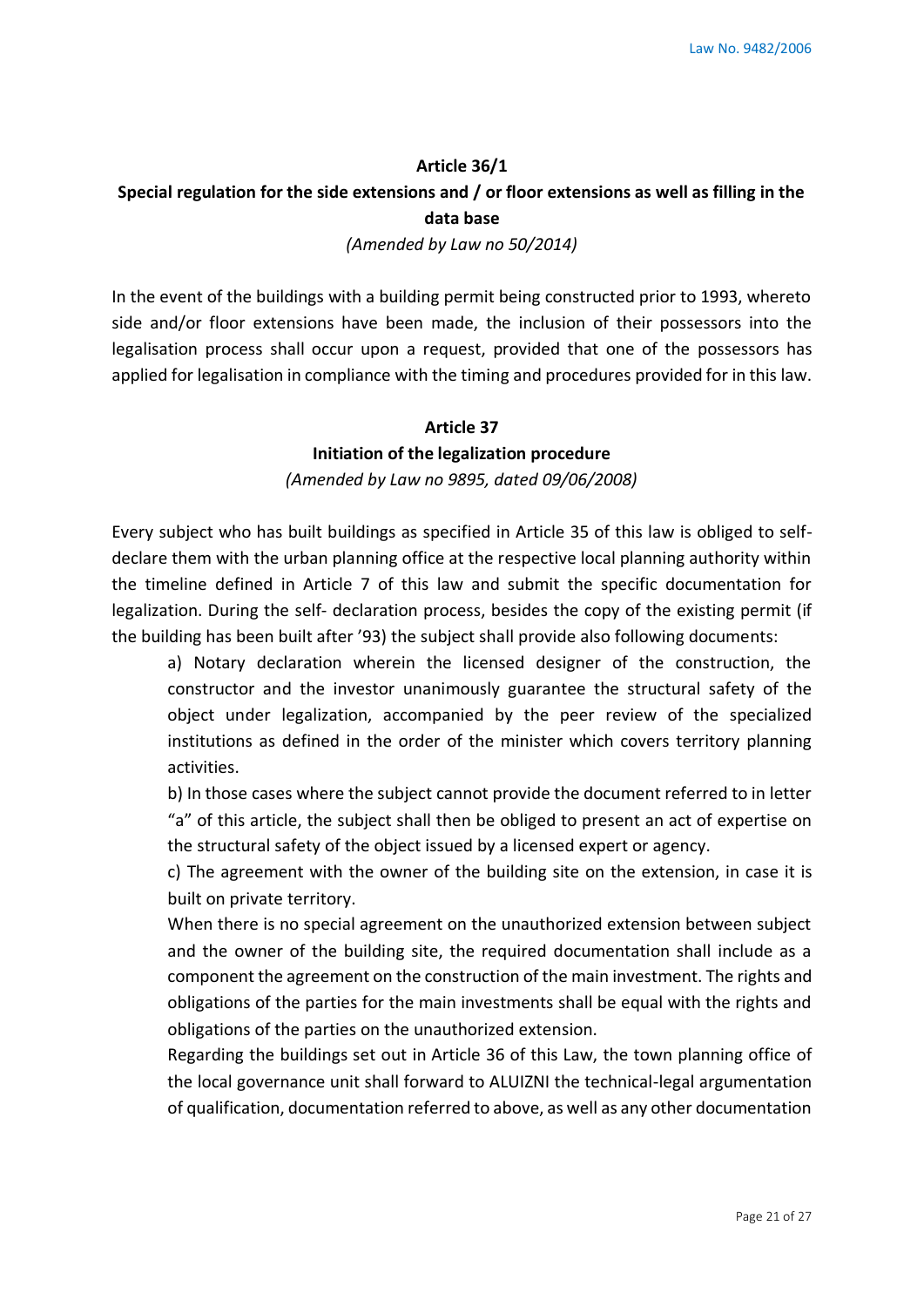it is in possession of regarding the buildings, in compliance with the time period set out in Article 10, letter 'a' of this Law.

#### **Article 38**

Within two months from the entry into force of this law, the Institute of Cultural Monuments submits to ALUIZNI the inventory of the cultural zones or monuments, along with the respective boundaries within which the legalization process of unauthorized extensions or buildings is excluded, due to the special protection they enjoy by law. The Institute of Cultural Monuments shall prepare separate materials for each region and shall distribute them through ALUIZNI to the region's local government bodies, to the municipalities and Tirana municipal units. The material prepared by the Institute of Cultural Monuments shall be made public for three times consecutively in special editions of the Bulletin of Public Announcements.

### **Article 38/1**

# **Legalisation of illegal buildings constructed within the approved tourism line**  *(Amended by Law no 9895, dated 09/06/2008) (Amended by Law no 50/2014)*

The illegal buildings having been built within the tourism boundary line shall be subject to the procedures contained in this law under the criteria set out in the planning instruments and approved in compliance with the effective legislation for the territory planning.

# **Article 39 Exemptions from legalization** *(Amended by Law no 50/2014)*

The illegal buildings, side and/or floor extensions to the authorised buildings which, based on the legal and bylaw acts in effect, affect the main works of public infrastructure, national motorways, territory of public institutions and integrity of cultural monuments shall not be legalised.

The criteria procedures and documentation applicable for the qualification of the illegal buildings, side and/or floor extensions to the authorised buildings shall be set out upon the decision of the Council of Ministers.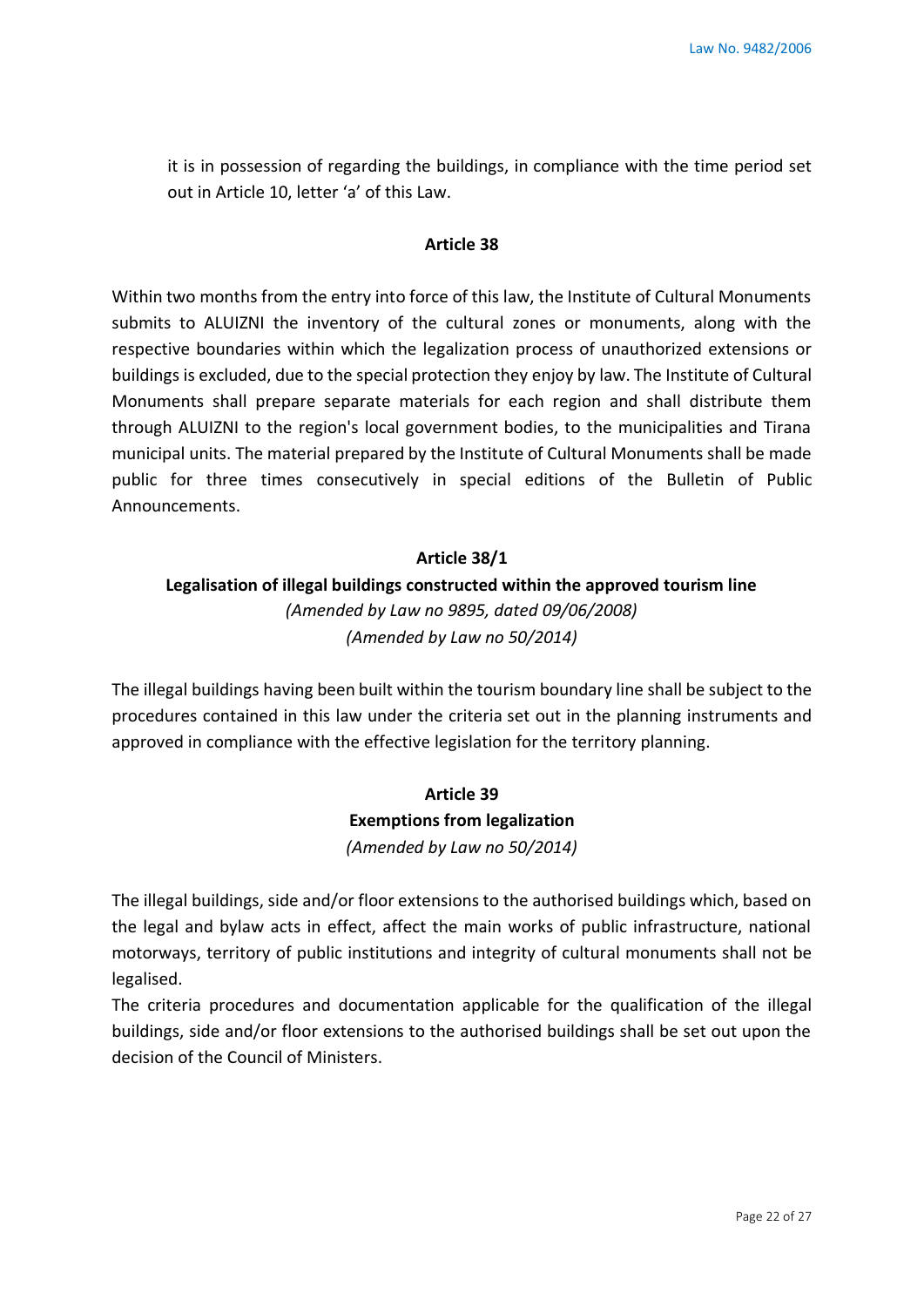### **Article 40 Suspension of the legalization procedures**

In those cases where, as result of the judicial review of a dispute between the subject and the owner of the private/adjacent building site, the court has decided on imposing a security measure, the legalization procedures for the extension to the object shall be suspended and be resumed in compliance with this law when the security measure losses its effect, provided that the illegal extension has been declared within the timeline defined in par 1.1 of Article 7 of this law.

### **Article 41**

**Criteria for the legalization of the extensions**

*(Amended by law no 9786, dated 19/07/2007) (Amended by Law no 9895, dated 09/06/2008) (Repealed by Law no 50/2014)*

# **Article 42 Applicable procedures and criteria**

1. When the extensions have been completely or partially built on public territories, the subject submits the request for the legalization of the extension and public building site on which the extension has been built, according to this law. The same mechanisms as provided by this law shall be applied by the urban planning office for the transfer of ownership of the construction parcel where the extension has been built.

2. In the meaning of this law, the illegal buildings or extensions in the territories of schools and other public institutions shall not be legalized.

3. No other informal building, as defined in section 2 of this article, shall be legalized within these territories.

### **Article 43**

# **Penalties for the legalization of extensions of the building subject** *(Amended by Law no 9895, dated 09/06/2008)*

*(Amended by Law no 50/2014)*

1. The subjects, either construction companies and/or investors who have built lateral extensions or extensions of higher floors, changing the physical premises, for the purpose of property transfer or leasing, shall pay to the account of ALUIZNI, the following fines:

a) Per each (m<sup>2</sup> of living area) a fine of 2% of the minimum fiscal price;

b) Per each ( $m<sup>2</sup>$  surface area for social-economic) a fine of 5% of the minimum fiscal price,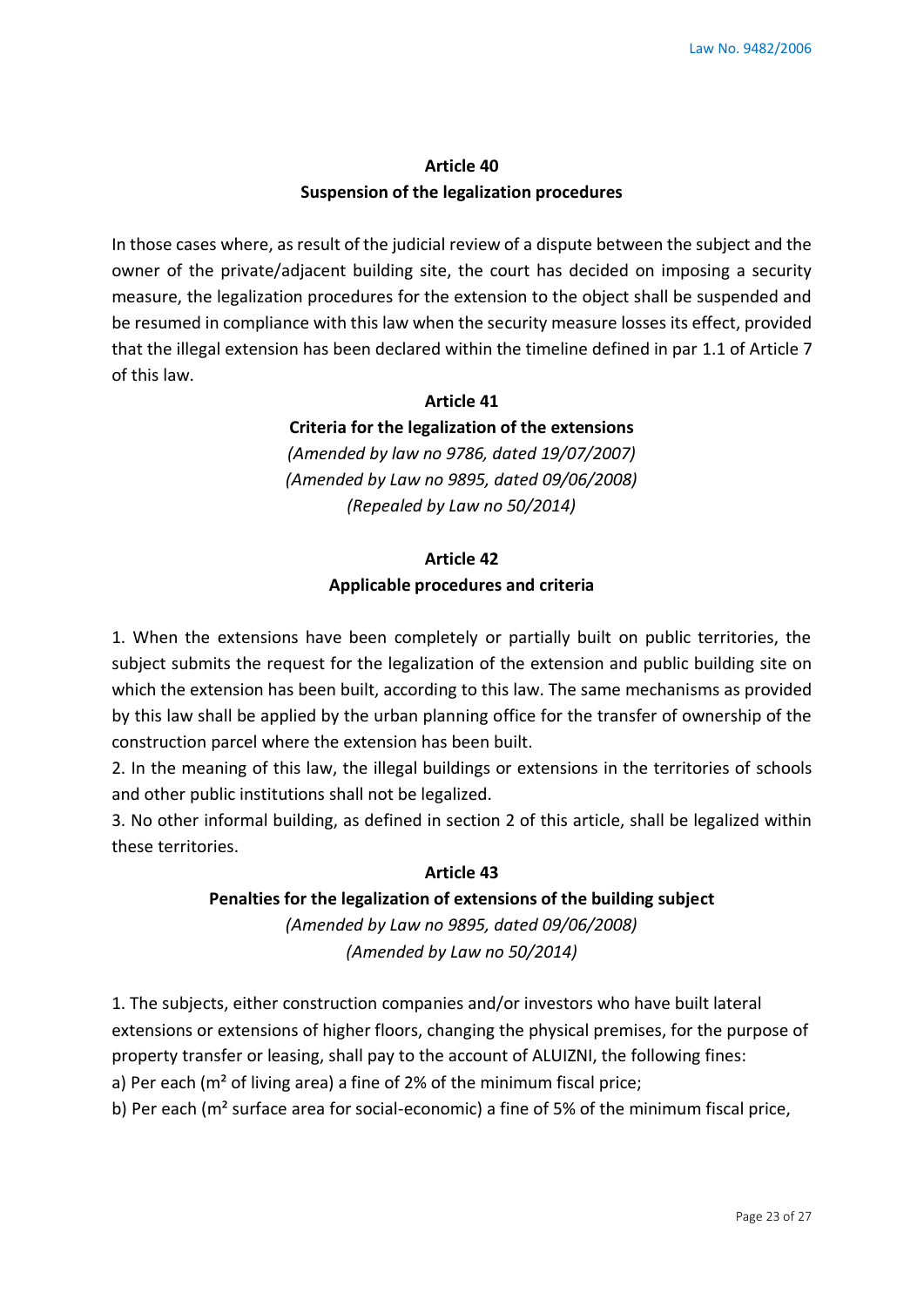c) Per each (m² surface area of changed destination of use) 10% of the minimum fiscal price. d) The minimum fiscal price and the market value shall, in the sense of par 1 of this Article, be determined upon the decision of the Council of Ministers.

# **Article 43/1**

*(Added by Law no 50/2014)*

1. Regarding the constructing entities being under the circumstances of Article 99 of the Law no 9901, dated 14/04/2008 'On commercial companies', as amended, or those not filling out the documentation set out in such a law, the procedures for granting the legalisation permit shall continue with the possessors of the illegal construction, lateral and/or floor extension. The Council of Ministers shall, as appropriate, determine the special procedures of

legalisation to the benefit of the entities set out in this paragraph, as well as the rules for completing the procedures by the entities and/or construction companies not filling out the respective documentation.

2. Regarding the entities, construction companies and/or investors, the obligation for the payment of fines shall, under Article 43 of this law, not lapse. This obligation shall be levied by the tax authorities in accordance with the effective legal framework.

# **CHAPTER VI FINAL PROVISIONS**

# **Article 44 Appealing**

The interested entities shall, against the decision of the ALUIZNI Department regarding the qualification for the legalisation, exemption from legalisation and granting the legalisation permit, being issued in compliance with this law, file a complaint in compliance with the provisions of the Administrative Procedures Code and the effective legislation.

# **Article 45**

# **Transitory provisions**

*(Amended by Law no 9895, dated 09/06/2008)*

1. Declarations made on basis of Law no 9304, dated 23.10.2004 "On the legalization and urban planning of informal zones" shall be presumed valid. When the declared informal buildings have evolved in surface and volume because of the new informal activities within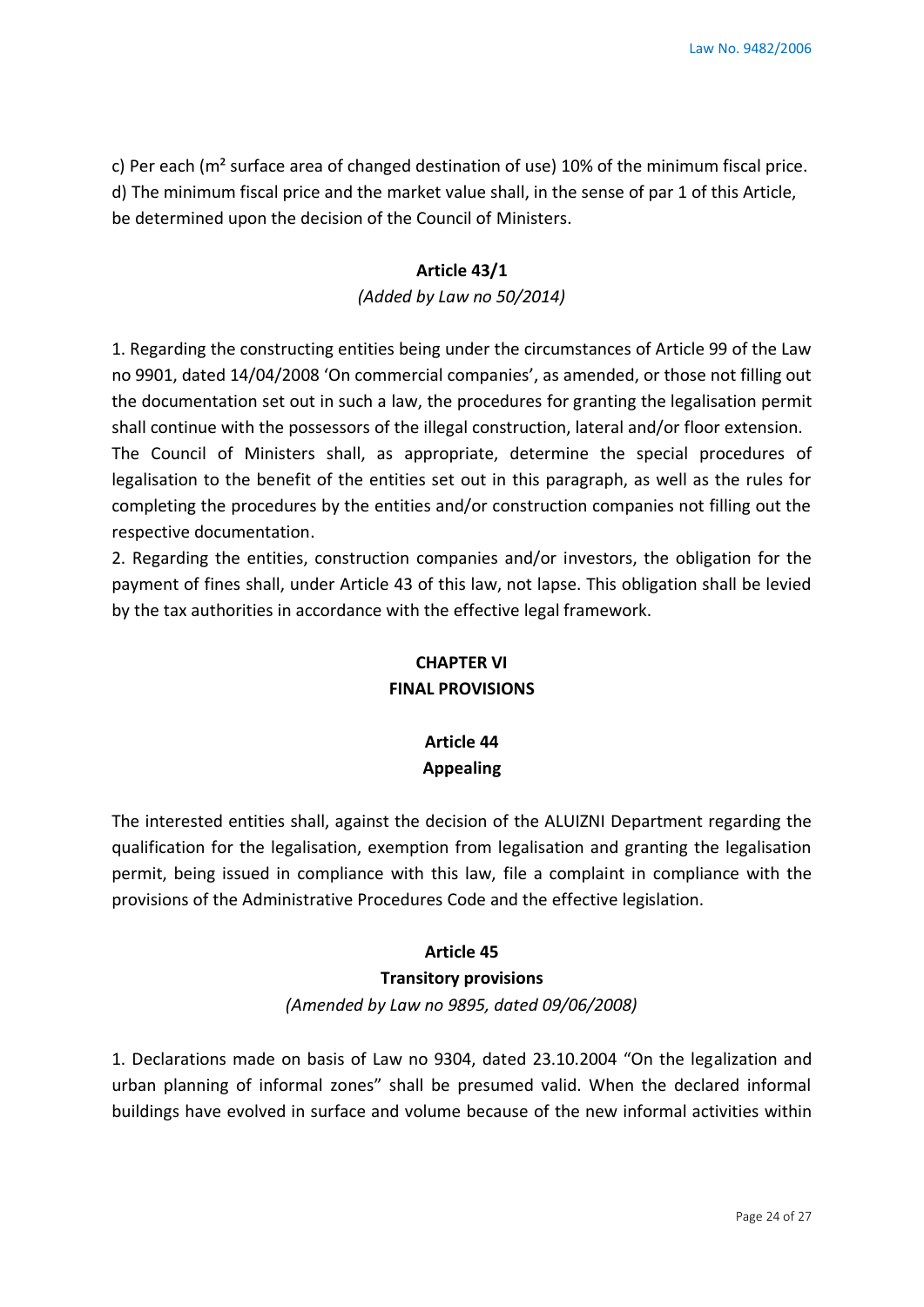the timeline defined in this law the subject is obliged to re-declare them from the very beginning. Failure to declare new extensions shall result in the denial of right to legalization and demolition of the object in accordance with the Law no. 8408, dated 25.9.1998, "On construction Police".

2. For "informal zones" approved by a decision of THE LOCAL PLANNING AUTHORITY based on law No. 9304 dated 23.10.2004 "On the legalization and urban planning of informal zones", the responsible structures according to this law shall act as specified in this law.

3. Within 1 month from the approval of the informal zones/centre of dwelling, the Council of Ministers defines the way of administration of their territory and the priority in the treatment of these zones.

4. For the continuation of the process of self-declaration and definition of the "informal zones" there shall be applied the procedures defined in the Instructions no 1, dated 06.01.2005, "On the procedures of gathering and processing data on the construction of houses in "informal zones"" and no. 3, dated 13.05.2005 "On the procedures of the approval of "informal zones" of the Council of Ministers.

5. The issue of permits for building sites or construction to the private subjects in the territories determined as territories with illegal buildings shall be prohibited until the approval of the general regulatory urban plan.

# **Article 45/1 Transitory provisions**  *(Added by Law no 141/2013, dated 02/05/2013) (Amended by Law no 50/2014) (Amended by Law no 62/2015)*

1. Regarding the illegal buildings being constructed under the provisions of par 1 and 2 of Article 2 of this law, ALUIZNI shall make the concrete identification of the construction situation in the field. The vector map and orthophotos obtained out of the satellite image and available to the responsible state authority shall be applied for this procedure.

Detailed rules under par 1 of this Article as well as the determination of the time period within which the illegal buildings have been built shall be put in place upon the decision of the Council of Ministers.

2. The self-declarations for legalisation being filed with the local governance units under Article 7 of this law, including those having irregularities in the elements of the form, as well as the requests for legalisation being deposited under the Law no 141/2013 'On some amendments and addenda to the Law no 9482, dated 03/04/2006, 'On the legalisation, town planning and integration of illegal buildings, as amended, shall be considered to be as such.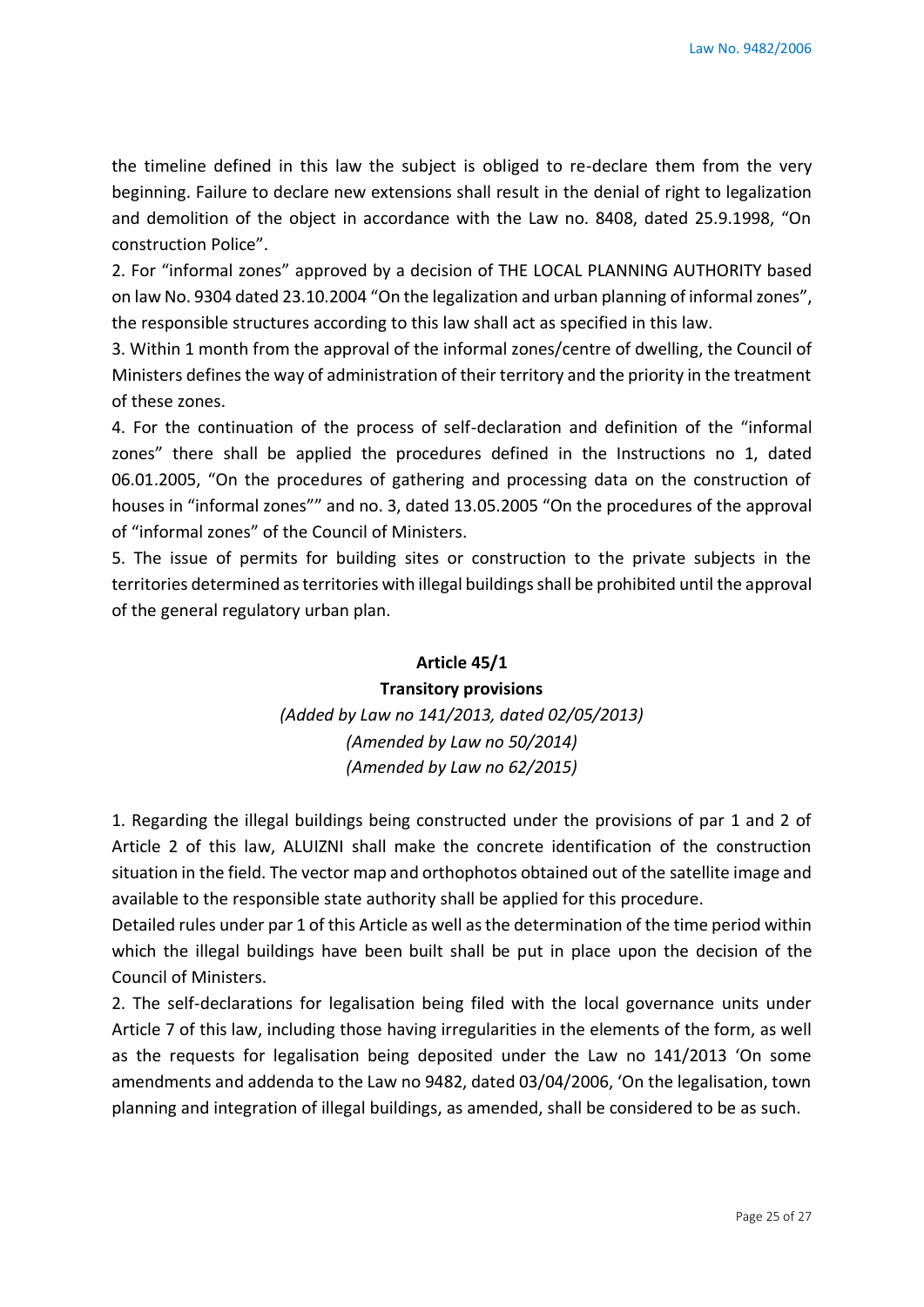3. The illegal buildings, including those in the field of implementation of this law, shall not be subject to the procedures, time periods and conditions connected to the self-declarations before the local governance units.

# **Article 46 Issuance of sub legal acts**

1. The Council of Ministers is in charge of issuing the sub legal acts in compliance with the Articles 2, 4, 15, 17, par 2, 18, 28, 34 and 45 of this law.

2. The Minister covering the area of territory planning shall be in charge of issuing the sub legal acts in compliance with Articles 11 and 12 of this law.

# **Article 47 Abrogation**

Law no 9304, dated 23.10.2004, "On the legalization and urban planning of informal zones" and Law no 9209, dated 23.03.2004, "On legalization of extensions to the buildings" shall be abrogated.

# **Article 8**

### **Temporary provision**

# *(Provided for in the Law no 10 169, dated 22/10/2009)*

1. The persons having made the payments for the construction sites of the illegal building prior to the entry of this law into effect benefit the facilities provided for in this law. 2. In order to benefit making the payment in privatisation bills for the remaining part of the obligation or the repayment of the amounts pad in ALL, in exchange of handing over the privatisation bills, the persons should file a written request, with ALUIZNI within 3 months of the entry of this law into effect.

3. The reimbursement procedures and time periods shall be regulated upon the decision of the Council of Ministers.

### **Article 4**

### **Temporary provision**

*(Provided for in the Law no 10 219, dated 04/02/2010)*

1. The persons having made the payments for the construction sites of the illegal building prior to the entry of this law into effect benefit the facilities provided for in this law. 2. In order to benefit making the payment in privatisation bills for the remaining part of the obligation or the repayment of the amounts pad in ALL, in exchange of handing over the